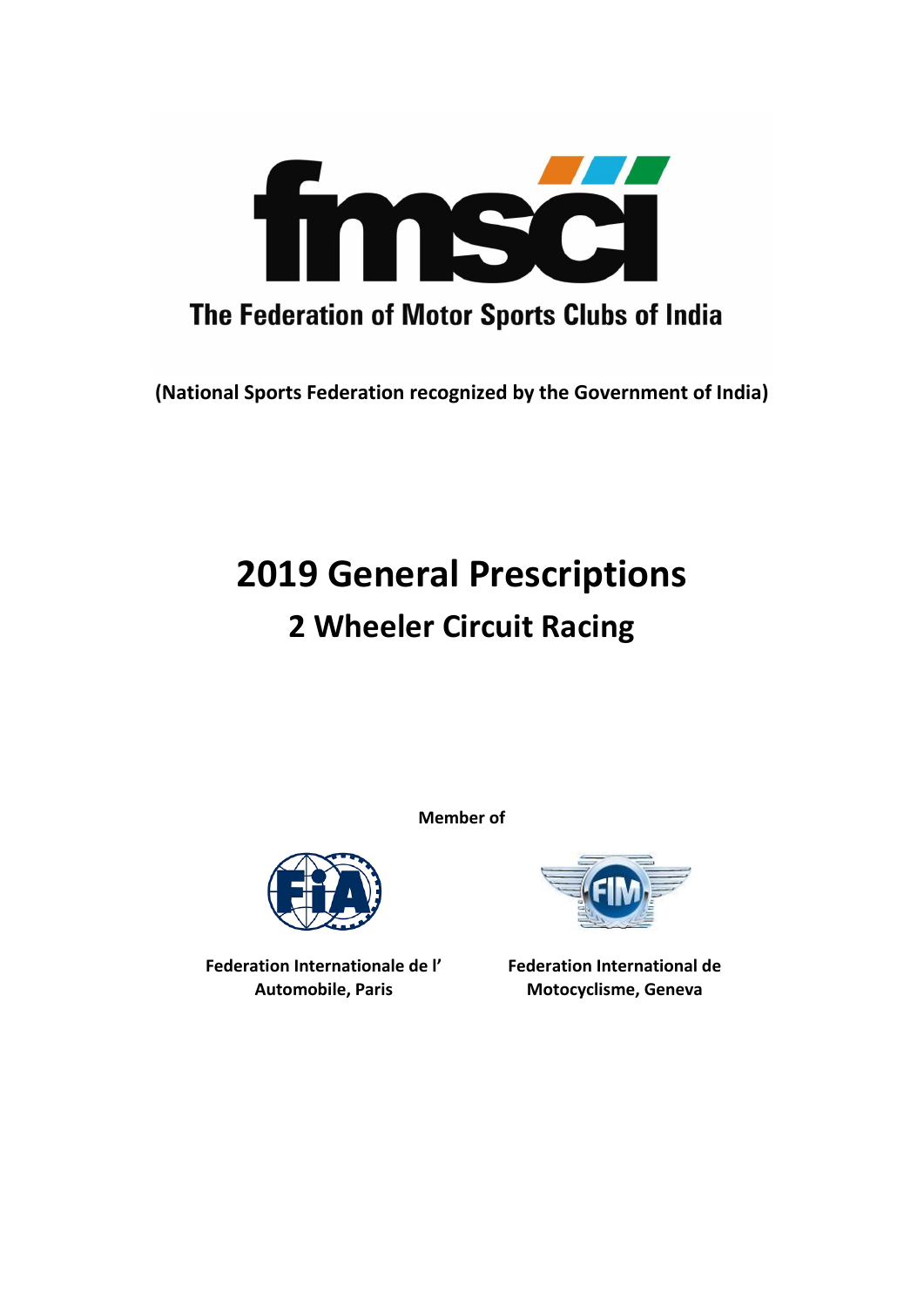This book (hereinafter collectively referred to as the "FMSCI Road Racing Championship Regulations") has been printed on 25<sup>th</sup> January 2019. Successive editions can be printed for supplementing and/or amending. The new editions will be numbered ( $2^{nd}$  edition,  $3^{rd}$  edition, etc.), dated and issued to all relevant Bodies.

# **THIS BOOK PREVAILS OVER ALL OTHER FMSCI RULE BOOKS EXCEPT THOSE REFERRED TO AS AN APPENDIX.**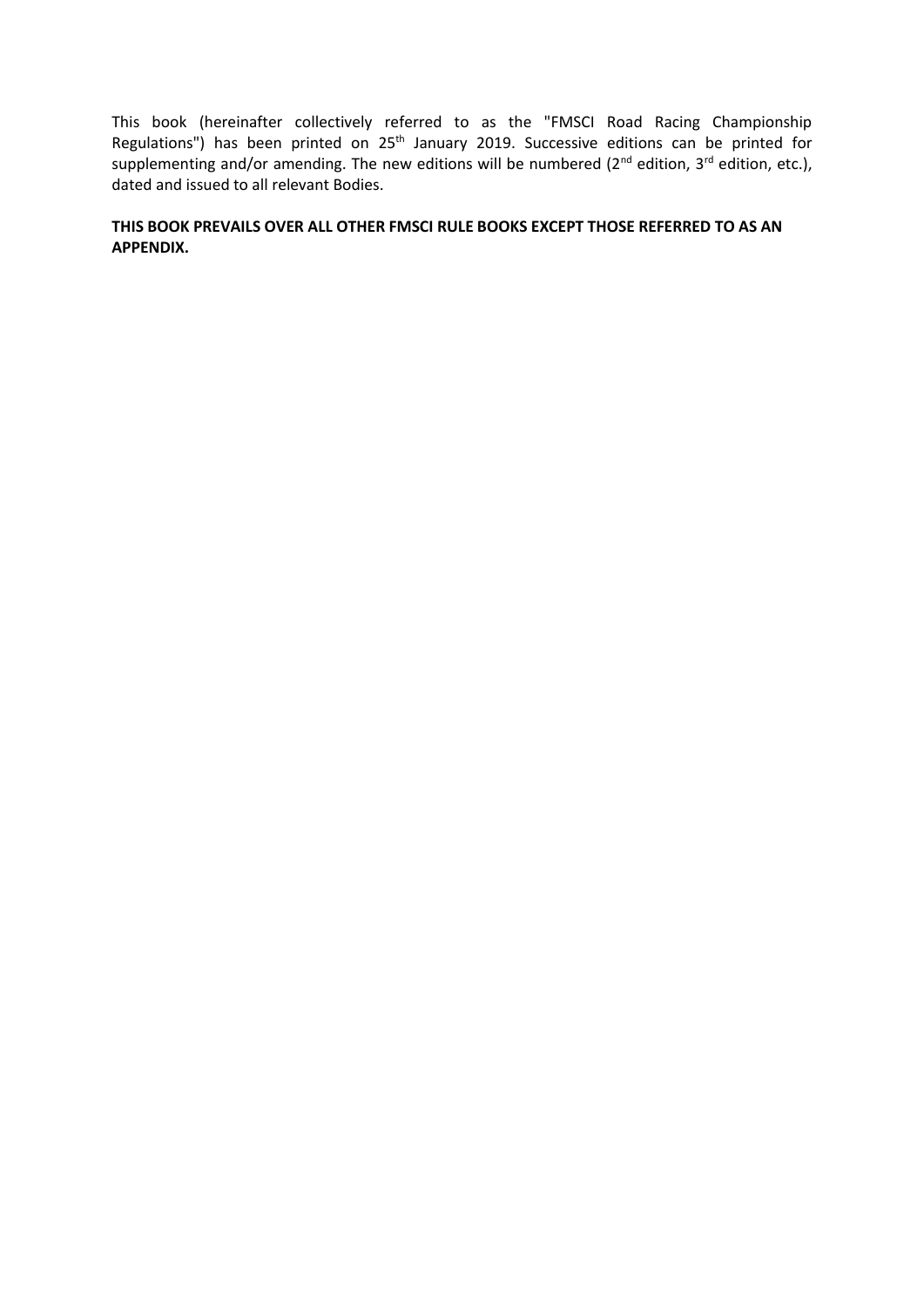# **TABLE OF CONTENTS**

| <b>General Undertakings and Conditions</b> |                                                |                |
|--------------------------------------------|------------------------------------------------|----------------|
|                                            | <b>1. SPORTING REGULATIONS</b>                 | 6              |
| 1.1                                        | Introduction                                   | 6              |
| 1.2                                        | Events                                         | 6              |
| 1.3                                        | The Paddock                                    | $\overline{7}$ |
| $1.4\,$                                    | <b>Officials</b>                               | 8              |
| $1.5\,$                                    | <b>Event Management</b>                        | 10             |
| 1.6                                        | <b>Race Direction</b>                          | 10             |
| 1.7                                        | The FMSCI Stewards                             | 11             |
| $1.8\,$                                    | The Calendar                                   | 11             |
| 1.9                                        | Classes                                        | 11             |
| 1.10                                       | Eligible Competitors                           | 12             |
| 1.11                                       | <b>Entries</b>                                 | 12             |
| 1.12                                       | <b>Starting Numbers</b>                        | 13             |
| 1.13                                       | Schedule                                       | 13             |
| 1.14                                       | <b>Technical Control</b>                       | 13             |
| 1.15.1                                     | Practice Sessions (warm-up inclusive)          | 13             |
| 1.16                                       | <b>Grid Positions</b>                          | 14             |
| 1.17                                       | Races                                          | 15             |
| 1.18                                       | <b>Start Procedure</b>                         | 15             |
| 1.19                                       | Penalty for Anticipation of Start              | 17             |
| 1.20                                       | "Wet" and "Dry" Races                          | 18             |
| 1.21                                       | <b>Behavior During Practice and Race</b>       | 18             |
| 1.22                                       | <b>Flags and Lights</b>                        | 20             |
| 1.23                                       | <b>Medical cars (Deleted)</b>                  | 23             |
| 1.24                                       | Finish of a Race and Race Results              | 24             |
| 1.25                                       | Interruption of a race                         | 24             |
| 1.26                                       | Re-Starting a race that has been interrupted   | 25             |
| 1.27                                       | Check Area                                     | 27             |
| 1.28                                       | Championship Points and Classification         | 27             |
| 1.29                                       | Instructions and Communications to Competitors | 28             |
| 1.30                                       | Team personnel in the pit lane                 | 28             |

 $\overline{\phantom{a}}$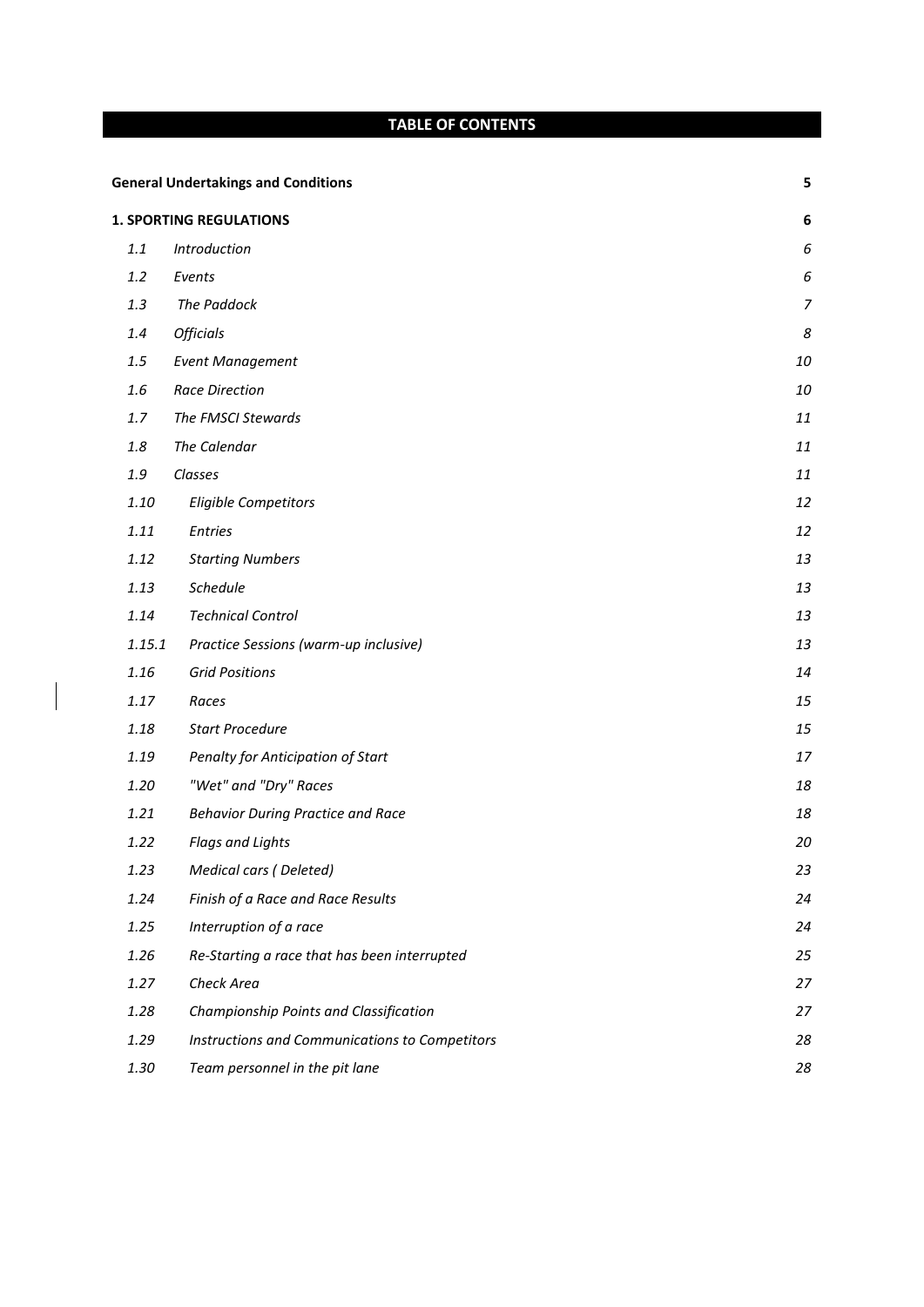# **AMENDMENTS TO THE ROAD RACING Championship REGULATIONS**

The FMSCI, through the 2W Racing Commission may at any time amend any or all provisions of the Regulations.

The 2W Racing Commission is competent to study any proposal of changes to the FMSCI Road Racing Championship Regulations.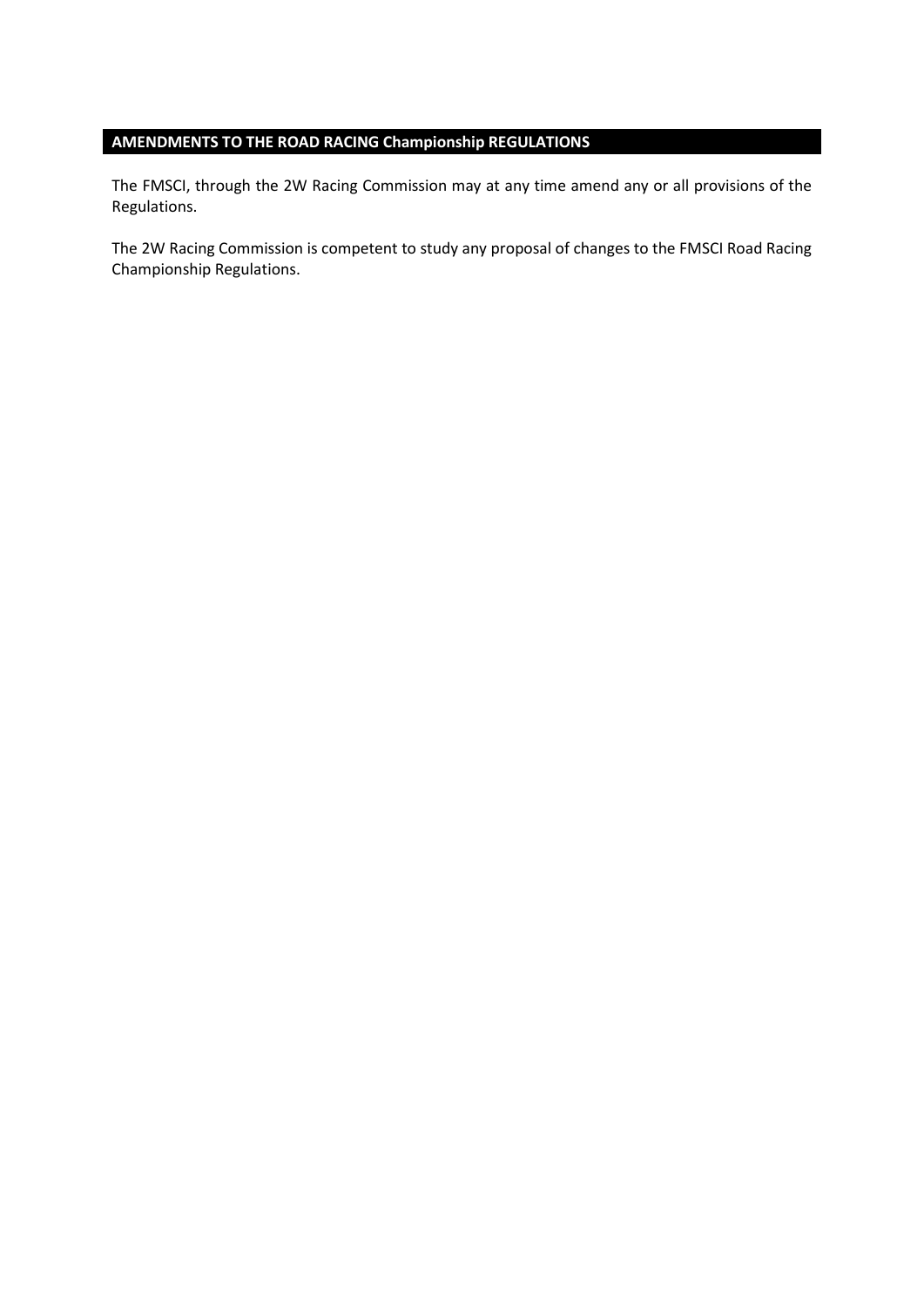#### **General Undertakings and Conditions**

All riders, team personnel, officials, promoters / organizers and all the persons involved in any capacity whatsoever participating in the Road Racing Championship, Challenge, Cup or Series (hereinafter collectively referred to as the "Championship") undertake, on behalf of themselves, their employees, and agents, to observe all the provisions of:

- 1. SPORTING REGULATIONS
- 2. TECHNICAL REGULATIONS
- 3. DISCIPLINARY AND ARBITRATION CODE
- 4. CIRCUIT STANDARDS
- 5. MEDICAL CODE

as supplemented and amended from time to time (hereinafter collectively referred to as the "Regulations").

All the persons mentioned above may be penalised in accordance with the provisions of the Regulations. Whilst the Regulations may be translated into other languages, in case of any dispute regarding interpretation the Official English text will prevail.

It is the responsibility of the team to ensure that all persons concerned with its entry observe all the requirements of the Regulations. The responsibility of the rider or any other person having charge of an entered machine during any part of the Event with respect to observance of the Regulations is joint and several with that of the team.

All persons concerned in any way with an entered machine or present in any capacity whatsoever in the Paddock, Pits, Pit lane or Track, must wear an appropriate pass at all times during the Event.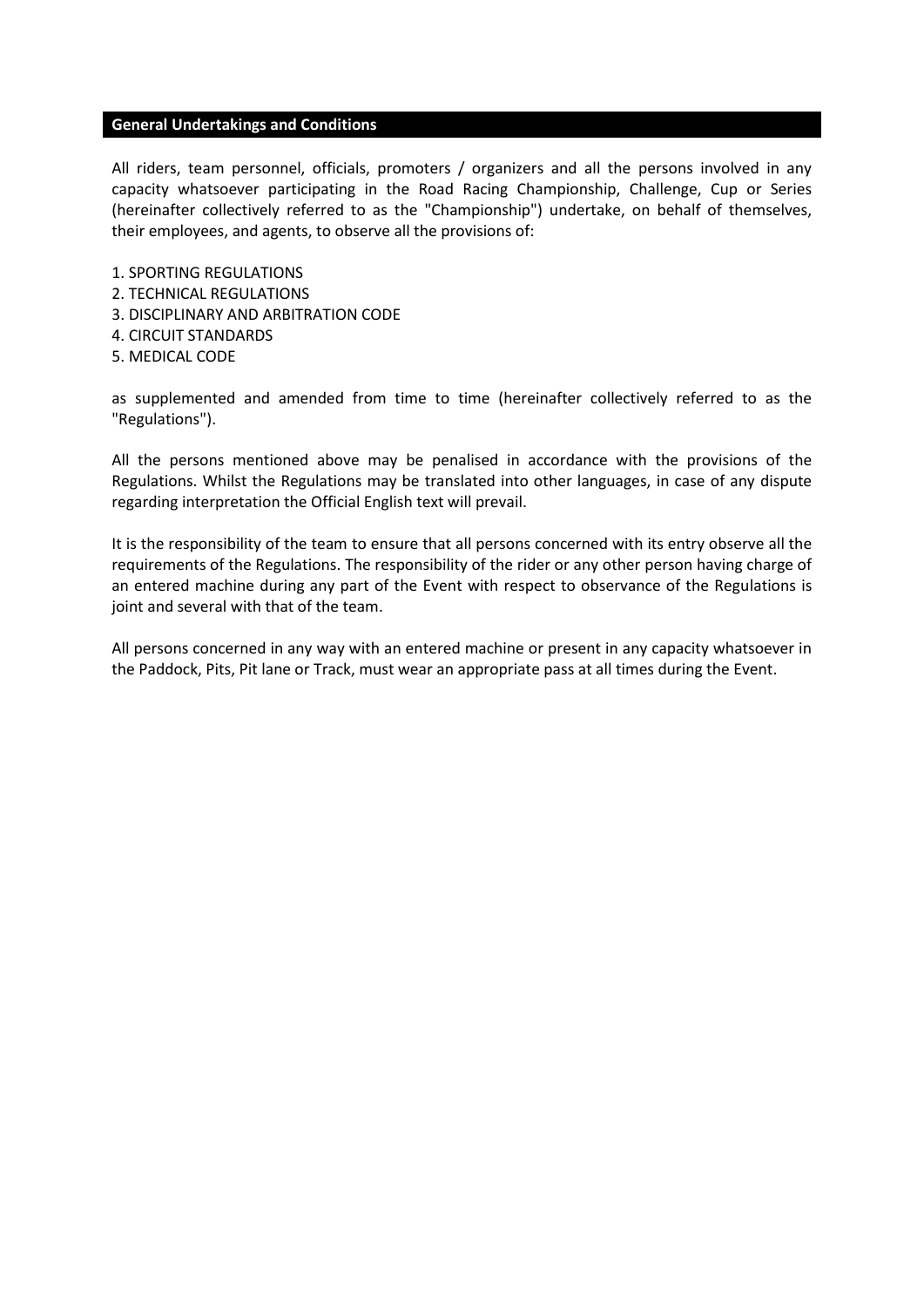# **1. SPORTING REGULATIONS**

## **1.1 Introduction**

.

1.1.1 A series of motorcycle races counting toward the FMSCI Road Racing Championship for Riders and Teams will be organised.

1.2.1 The Event shall be deemed to commence at the scheduled time for Technical and Sporting Checks and finish after all the races at the expiry of the deadline for the lodging of a protest and the time at which technical or sporting verifications have been concluded, whichever is the latest.

The race control must remain operative with all equipment in place until the end of the period provided for the lodging of a protest, and all officials and marshals must remain at the circuit available to the Race Direction and FMSCI Stewards during that period.

1.2.2 Events must be staged on race circuits that have been approved by the FMSCI for the Championship.

1.2.3 Events must not include any other races except for support races approved by the FMSCI.

1.2.4 Any activity involving 4 wheels racing vehicular use of the track during the event, including "demonstrations", displays or the suchlike must receive prior approval from FMSCI.

1.2.5 The Organiser is responsible for providing the facilities and personnel to ensure the smooth and efficient running of the event.

1.2.6 Organisers holding a valid 2019 FMSCI Permit for an event are covered for:

Competitors : A maximum of 250 competitors with valid FMSCI Competition License participating in various events across the Country on a given day are covered for Personal Accident Insurance for Rs. 5 lakhs with Rs. 5 Lakhs medical expense extension per person.

Officials : A maximum of 100 officials officiating in various events across the Country on a given day are covered for Personal Accident Insurance for Rs.25 lakhs with Rs.1 lakh medical expense extension per person.

THESE INSURANCES ARE ISSUED BY NEW INDIA INSURANCE COMPANY LTD AND VALID DURING THE RUNNING OF THE EVENT ONLY. ORGANIZERS / COMPETITORS ARE ADVISED TO TAKE ANY ADDITIONAL INSURANCES THEY MAY DEEM FIT. IF THEY HAVE MORE THAN 100 OFFICIALS & ALSO REQUIRE DOOR TO DOOR COVERAGE PLEASE CONTACT: [S.MANIKANDAN@STENHOUSE.IN](mailto:S.MANIKANDAN@STENHOUSE.IN)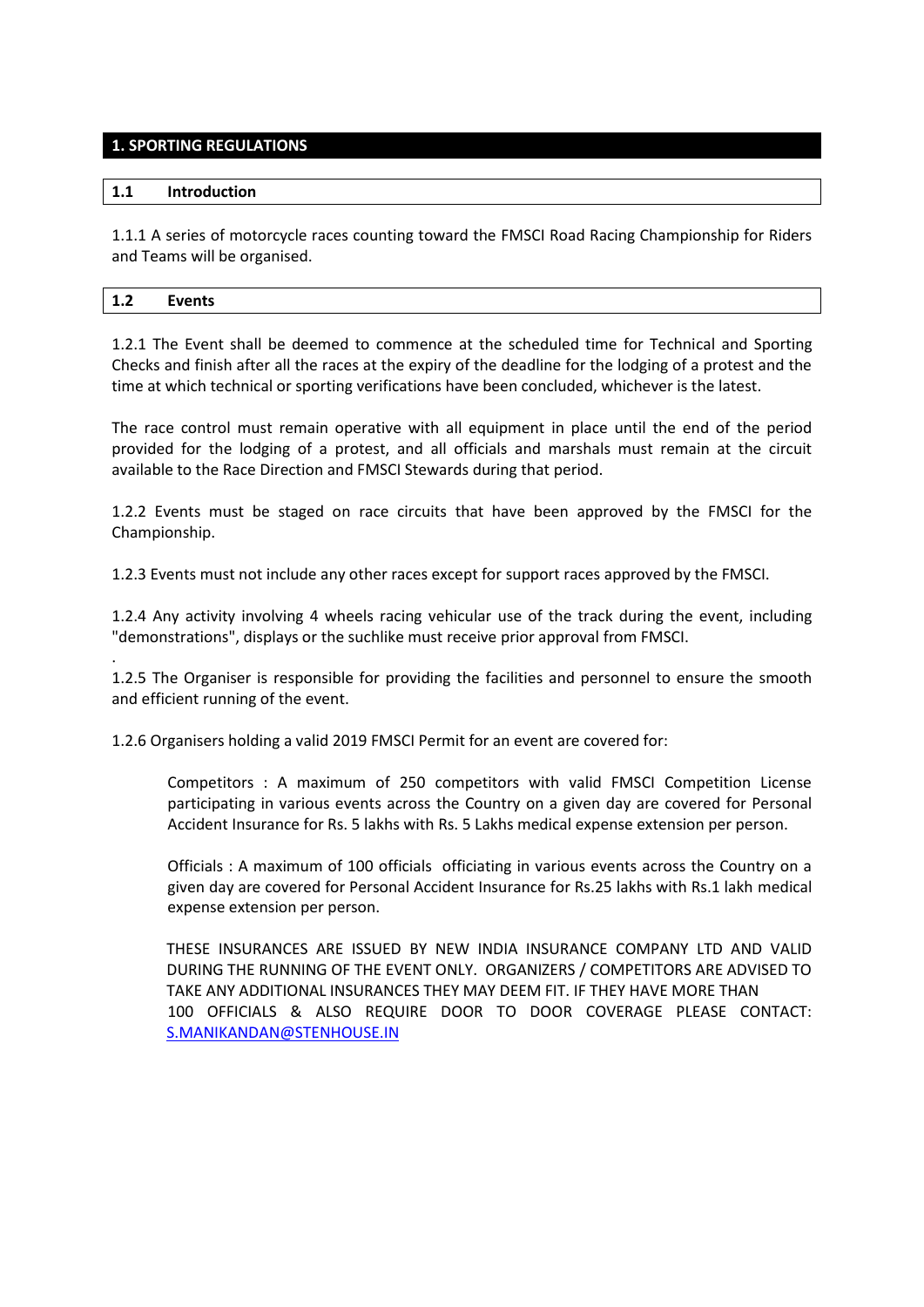1.2.7 At least *60* days prior to the Event, the Organisers of the event must submit the following information to the FMSCI.

a – Confirmation of the name and address of the Promoters/ Organisers, including telephone and facsimile numbers for correspondence.

b – The date and place of the Event.

c – A detailed plan of the circuit, its direction, clockwise or anticlockwise, and length.

d – The location at the circuit of the rider information centre and the official notice board.

e – The name and address of the company providing the third party liability insurance cover and the number of the policy.

f – Name of the organizing club.

g – The name of the Clerk of the Course (with FMSCI/ FIM Clerk of the Course license).

h – The name, address and telephone number of the Chief Medical Officer.

i – The name, address and telephone number of the hospitals designated for the event.

j – the classes to be run

k – Entry Fees

l – Prize money

N.B. The Organiser is required to produce or publish any Supplementary Regulations for the event atleast 4 weeks prior to the start of every round.

1.2.8 At least 30 days before the Event, Organizers/ Promoters must publish the above information and post it to all teams with an entry for the Event.

| 1.3 | <b>The Paddock</b> |
|-----|--------------------|

1.3.1 The Paddock, pit boxes and all other facilities must be available to teams at least on the Friday prior to a Sunday race and remain available to competitors until night of the Sunday race week end. t.

1.3.2 Access must be available for teams arriving to set up between the hours of 08:00 and 22:00.

1.3.3 At all times that the Paddock is occupied there must be 24 hour attendance at the gates providing vehicular access to the circuit and paddock.

1.3.4 When the Paddock is occupied there must be an adequate medical and fire fighting service available to all riders, teams, manufacturers, sponsors, service companies, officials, FMSCI etc.

1.3.5 Full security must be supplied to the Paddock area from at least midnight of the Friday prior to a Sunday race until midnight of the Sunday race week end.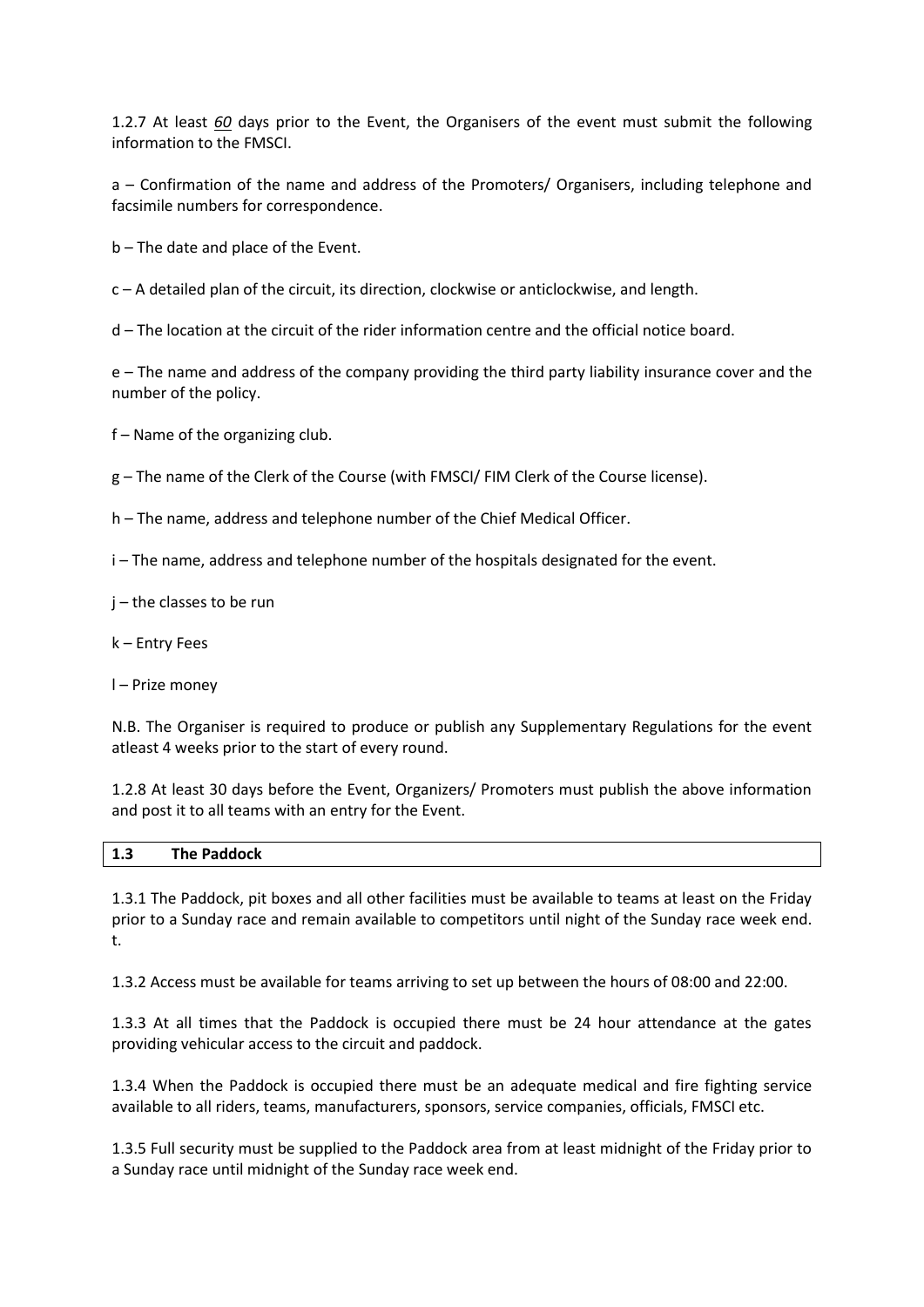# **1.4 Officials**

All the following Officials must be present and available at the time necessary to ensure smooth and efficient running of the Event:

# 1.4.1 **Permanent Officials**

All permanent officials shall be appointed by FMSCI for the Events.

The following officials will be appointed to perform supervisory and executive roles. Except in cases of illness or Force Majeure the officials will be expected to be present at each event.

**Race Director** (For 2019, approved by the FMSCI) Responsible for ensuring proper observance of the Regulations and efficient running of the practice and races. The Race Director is also responsible for all communications between the event management and the FMSCI Stewards.

The Race Director has no authority for the application of sanctions.

The Clerk of the Course shall work in permanent consultation with the Race Director. The Race Director shall have overriding authority in the following matters and the Clerk of the Course may give orders in respect of them only with his express agreement:

a) The control of practice and the race, adherence to the timetable and, if he deems it necessary, the making of any proposal to the Race Direction to modify the timetable in accordance with the Sporting Regulations.

b) The stopping of practice or the race in accordance with the Sporting Regulations if he deems it unsafe to continue and ensuring that the correct restart procedure is carried out.

c) The starting procedure.

d) The use of medical cars/fast interventions vehicles.

**Technical Director** Responsible for ensuring that technical Regulations are correctly enforced and supervising scrutineering and protests of a technical nature. He shall act independently and submit his report to the Race Direction. He shall have the liberty to decide on the additional components to be checked during post-event scrutiny apart from the following recommended components for the National Championship. The Race Direction / Stewards may add any other component/s to the list after discussion with the Technical Director :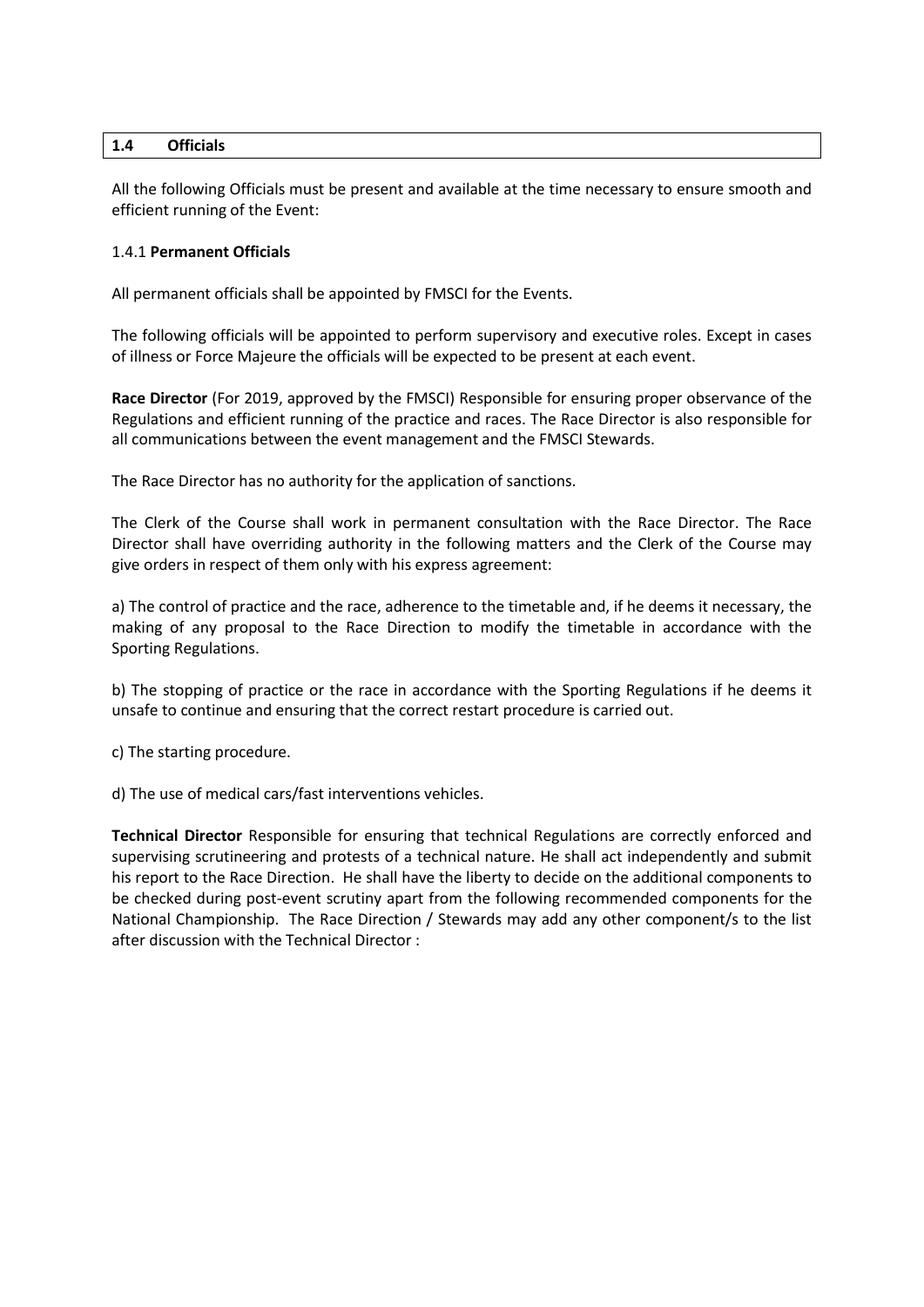Recommended Post-Event Scrutiny :

Group Stock :

1) Verification of Cubic Capacity 2) Engine Number 3) Chassis Number 4) Primary / Secondary Ratio 5) Air filter 6) Carburetor

Group Super Sport Indian :

1) Verification of Cubic Capacity

# 1.4.2 **Individual Event officials**

All individual Event Officials shall be appointed for each event by the Organiser.

They are:

# i) **Clerk of the Course** Responsible for:

a – Ensuring that the circuit is suitably prepared for and maintained during the Event and that all legal requirements applicable for the running of the event have been complied with.

b – Ensuring that all officials and services are in place. The stationing of all track personnel and equipment (i.e. marshals, doctors, ambulances, flags, etc.) alongside the Circuit no later than 30 minutes prior to the beginning of all practice sessions and warm-ups.

The Steward / s, Race Director, the Safety Officer, the Clerk of the Course, and the Medical Director will make the final inspection of the Circuit to ensure this regulation is complied with, 30 minutes prior to the beginning of the all practice sessions and warm up.

During the final inspection lap, the yellow flag must be waved at each flag marshal post together with the display of other flags and equipment requested by the Safety Officer.

c – Taking decisions to ensure the smooth and efficient running of the event.

d – Ensuring that the event is run within the Regulations.

e – Notification of protests to the Race Direction.

f – Immediate approval and signature with time of provisional results (practices, warm-ups, starting grids and races) and presentation of reports to the Event Management Committee.

ii) **Secretaries** Responsible for:

a – During the event effecting communications between the various officials.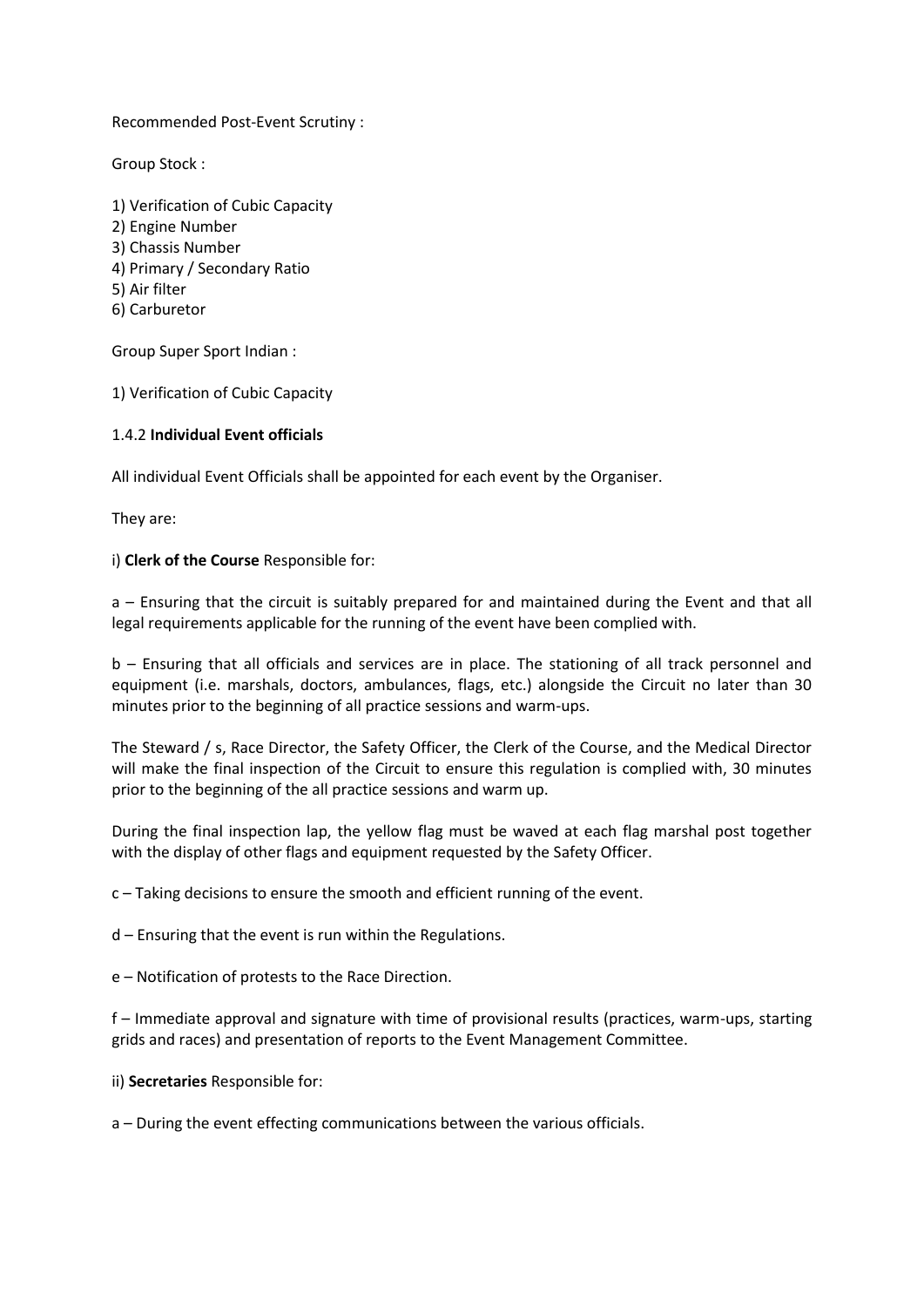b – Providing secretarial support for the Event Management Committee, the Race Direction and the FMSCI Stewards.

iii) **Other Officials** Starter, Marshals, Technical Scrutineers, Security Personnel, Medical Staff etc., as required for the efficient running of the event.

All communications between the individual Event Officials must be made via the relevant Permanent Officials.

iv) **Medical Director** Responsible for liaison with the Chief Medical Officer appointed by the Organisers to ensure compliance with the Medical Code.

v) **Chief Safety Officer** Responsible for the supervision of all aspects of safety.

# 1.4.3 **The Race Direction**

The Race Direction shall be appointed for the Championship.

## 1.4.4 **The FMSCI Stewards**

The FMSCI Stewards shall be appointed for each event by the FMSCI.

#### **1.5 Event Management**

1.5.1 The management of the event will be carried out by the Organiser/ Organising club.

1.5.2 At any time the duties of the Event Management are**:**

a – To ensure the smooth and efficient running of the event.

b – To make recommendations to the Race Direction concerning any matter that is in contradiction to the Regulations.

c – To report to the Race Direction any infringements of the Regulations.

d – To receive reports from the various Officials concerning scrutineering, practice and races and report to Race Direction.

#### **1.6 Race Direction**

1.6.1 The Race Direction will comprise the following persons:

- The FMSCI Representative (appointed by the FMSCI)
- The Race Director
- . The C.O.C
- The Riders' Representative (appointed / approved by FMSCI)

1.6.2 The quorum for a meeting of the Race Direction is three persons.

1.6.3 Each member has one vote. Decisions are based on a simple majority. In case if there is a tie on vote, the FMSCI Representative will have a casting vote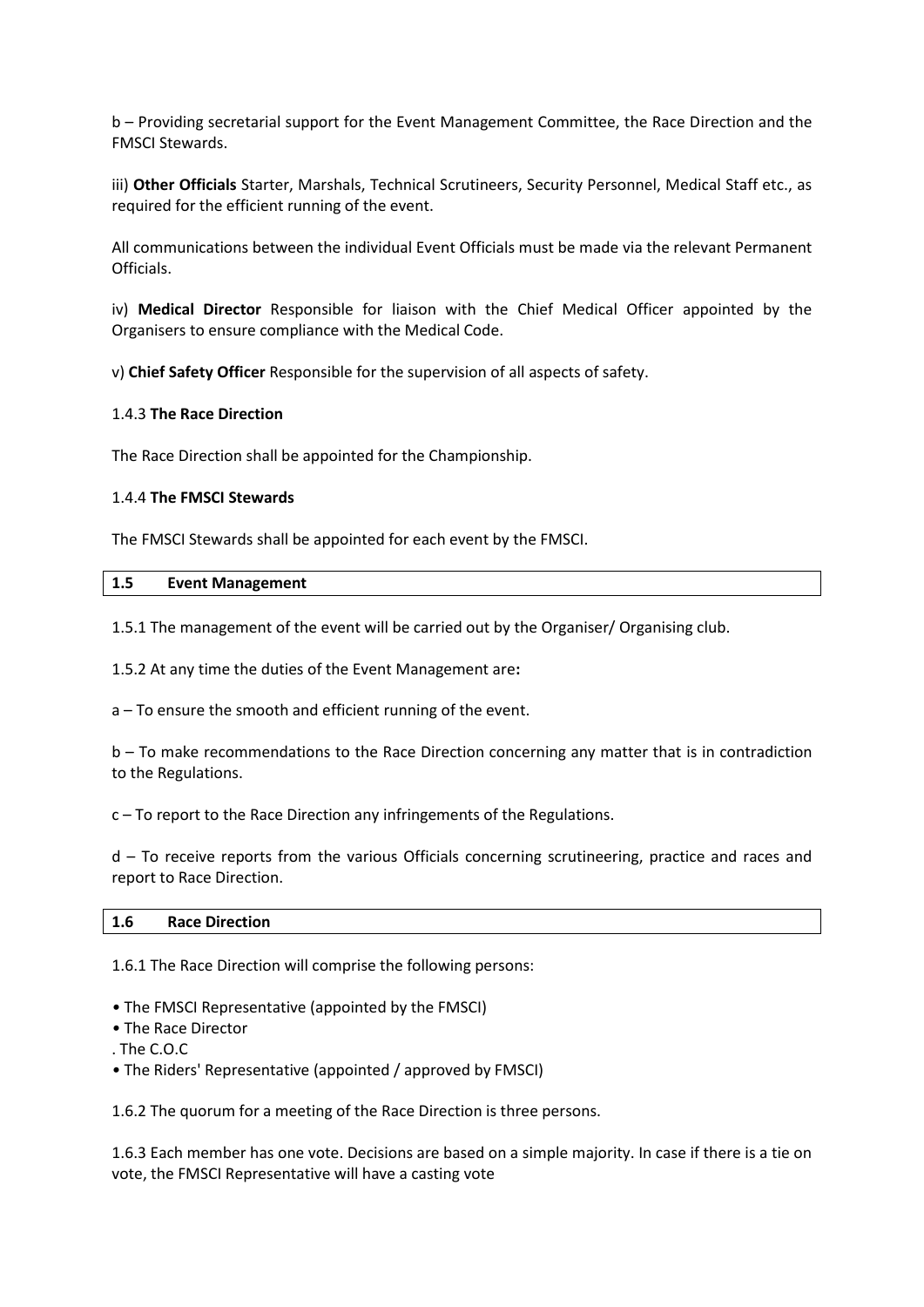1.6.4 The Race Direction will meet at any time required during the event.

1.6.5 The duties of the Race Direction are:

**a** – To take decision as provided in the Regulations.

**b** – To impose penalties for any infringements of the Regulations.

**c** – To impose penalties on organisers for having been unable to ensure the smooth and efficient running of the event or for serious breaches of the Regulations.

**d** – To adjudicate on any protest relating to infringements of the regulations.

# **1.7 The FMSCI Stewards**

1.7.1 There will be a panel of three FMSCI Stewards (with FMSCI/ FIM Sporting Steward license) supervised by the Chief Steward who will chair the meetings.

1.7.2 The Chief Steward and the other Stewards are responsible for enforcing the Regulations.

1.7.3 The quorum for a meeting of the FMSCI Stewards is two persons.

1.7.4 If the Chief Steward is indisposed during the Event then the second FMSCI Steward will fill the vacancy.

1.7.5 Each member has one vote. Decisions are based on a simple majority. In the case of a tie, the Chairman will exercise a casting vote.

1.7.6 The FMSCI Stewards have no executive role in the running of the events.

1.7.7 The FMSCI Stewards will meet at any time required during the event.

1.7.8 The FMSCI Stewards are responsible for:

a – Ensuring that the event is conducted according to the Regulations and reporting any infringement to the Race Direction.

b – Adjudicating on any appeal against the decisions of the Race Direction.

1.7.9 All decisions of the FMSCI Stewards must be communicated in writing to the Race Direction and all affected parties.

# **1.8 The Calendar**

1.8.1 The calendar of races counting for the Championships will be, in principle, published by no later than 60 days prior to Round 1.

# **1.9 Classes**

1.9.1 Classes will be as specified under section 1.2 of the FMSCI technical regulations. For National Championships there should be a minimum of 3 classes run separately.

1.9.2 Technical Regulations governing the groups are provided in the FMSCI Road Racing Technical Rules for the FMSCI Championship.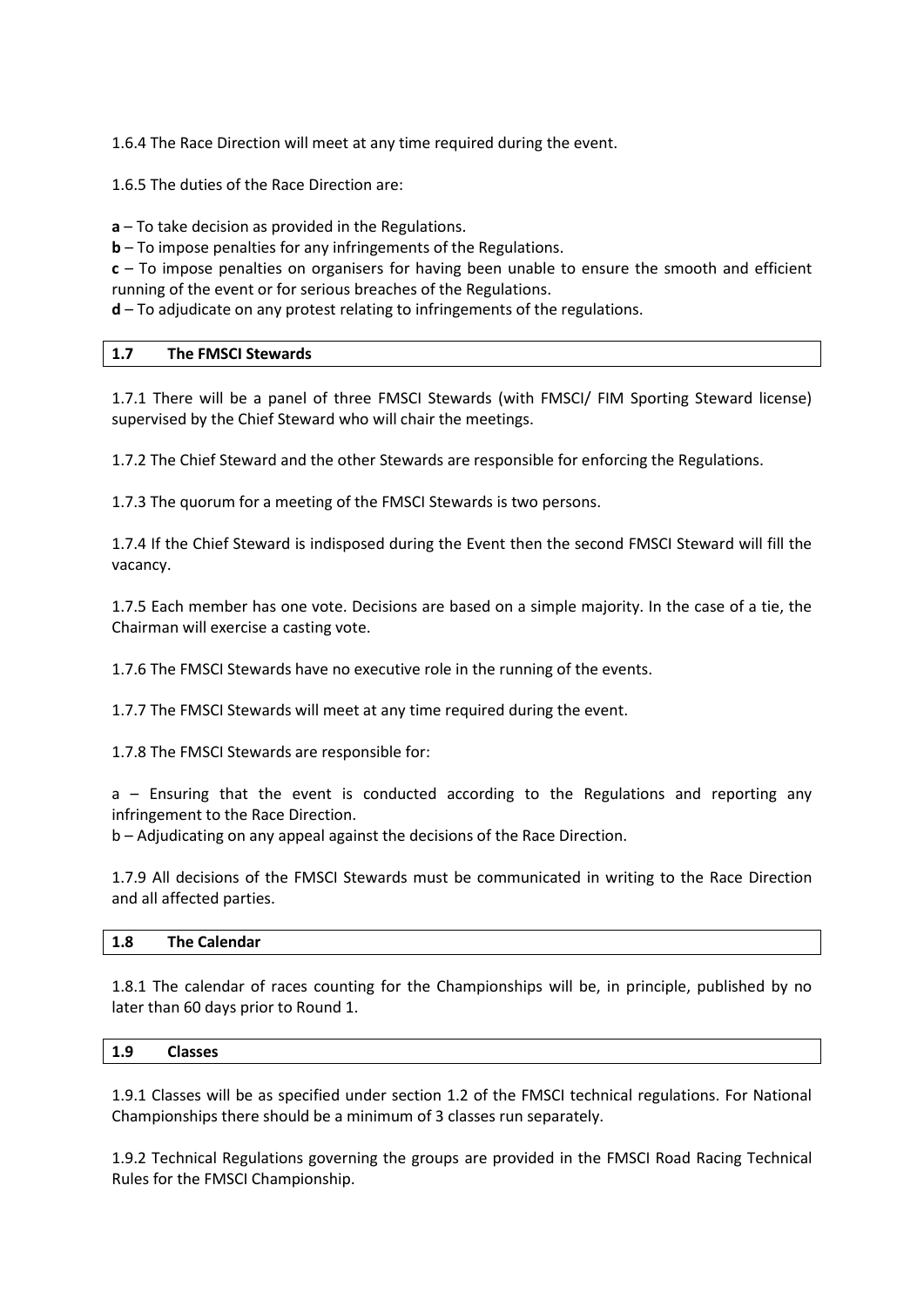# **1.10 Eligible Competitors**

The rider must be in possession of an "FMSCI Road Racing License" or FIM Road Racing License issued by FMSCI.

Licenses for riders are issued only when the minimum age has been attained as below:

Minimum 11 years in the year of application. The competitor's foot must be able to reach the floor when normally seated on the motorcycle. For issue of license the competitor must produce special training certificate from the FMSCI accredited academies.

The limit for the maximum age finishes at the end of the year in which the rider reaches the age of 50.

| 1.11<br><b>Entries</b><br>____ |
|--------------------------------|
|--------------------------------|

1.11.1 Each entry must specify, for each rider, the insurance company providing the minimum cover specified by FMSCI, the number of the policy and the expiry date of the policy.

1.11.2 Each Team entry commits the team to designate a rider to compete in all the events of the Championship in the chosen class. Exceptions can only be made as follows:

i) A team may withdraw a rider from an event which has already started, due to injury of the rider, irreparable damage to the motorcycle(s) or in case of "Force Majeure". A withdrawal for medical reasons must be supported by a letter from the Chief Medical Officer of the meeting or the Medical Director.

ii) A team may withdraw a rider from additional events in the Championship only for medical reasons or other reasons of "Force Majeure". Withdrawals for medical reasons must be supported by a letter from a qualified Doctor and are subject to verification by another medical practitioner appointed by FMSCI at its own expense. In the event that the medical practitioners appointed by FMSCI do not support the opinion of the Riders doctor, the following shall apply:

a) The opinion of the medical practitioners appointed by FMSCI shall be deemed to prevail; and b) The rider shall pay all costs incurred in the examination and reporting by the medical practitioners appointed by FMSCI .

Teams must make every reasonable effort to provide a qualified substitute rider to fulfill their entry obligations. However no substitution or replacement of the entered rider may be made after 17h00 on the first day of the event.

iii) For reasons not being medical reasons and not being reasons of "Force Majeure", and subject to the Team obtaining the approval of FMSCI (who shall not be obliged to give reasons for any refusal to approve), a Team may replace a rider which that Team has entered in the Championship with another rider ("replacement rider") for remaining rounds of the Championship.

Only one replacement of a rider will be permitted per season. Exceptional circumstances will be examined by FMSCI.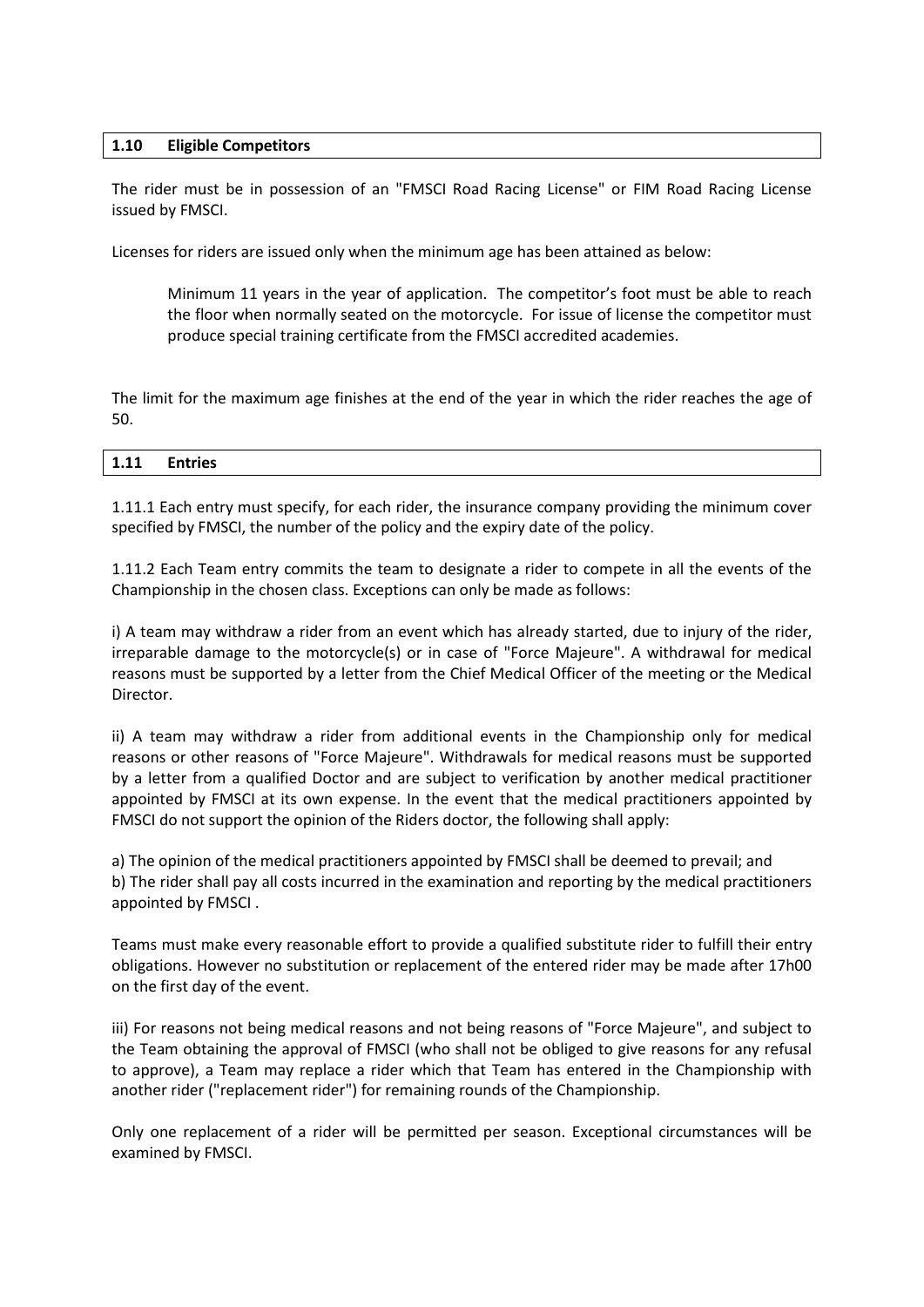1.11.3 If a team is unable to provide a substitute rider, then FMSCI may decide to allow another rider, on an event by event basis, to reach the required number of entries. Article 1.10. will apply to all replacement and substitute riders.

1.11.4 A compulsory briefing will be held for all the riders who will be participating in the current Championship, before the riders go in for the first practice.

Failure to attend the briefing in full may result in disqualification from the event.

A waiver can be granted to a rider by the Race Direction.

1.11.5 A rider shall be deemed to have taken part in the event when he participates in, at least, one practice session.

1.11.6 A rider shall be deemed to have started a race when he participates in, at least, the first lap of the race.

## **1.12 Starting Numbers**

1.12.1 Each rider accepted for the Championship will be allocated a specific starting number which will be valid for the whole Championship. In general, the starting numbers will be based on the results of the team riders in the previous year's Championship or in other similar events.

# **1.13 Schedule**

The Schedule will be decided by the Organiser/s and published under the Supplementary regulations of the event not less than 3 weeks before the event. The schedule must provide for a minimum of 2 hours for the post-event scrutineering.

1.13.2 The above schedule can only be varied as follows:

i) Prior to the event by the organisers;

ii) During the event by the Race Direction.

# **1.14 Technical Control**

1.14.1 All motorcycles should be checked by the Technical Scrutineers prior to first participation in practice on safety aspects, according to the published schedule.

After pre event scrutiny the change of engine or vehicle is allowed subject to a 10 grid penalty in the first race after the change has been made.

Unless a waiver is granted by the Race Direction, teams who do not comply with the schedule for technical or medical controls will not be allowed to take part in the event.

#### **1.15.1 Practice Sessions (warm-up inclusive)**

i) Riders will commence practice from the pit lane when the green light is displayed at the exit of the pit lane.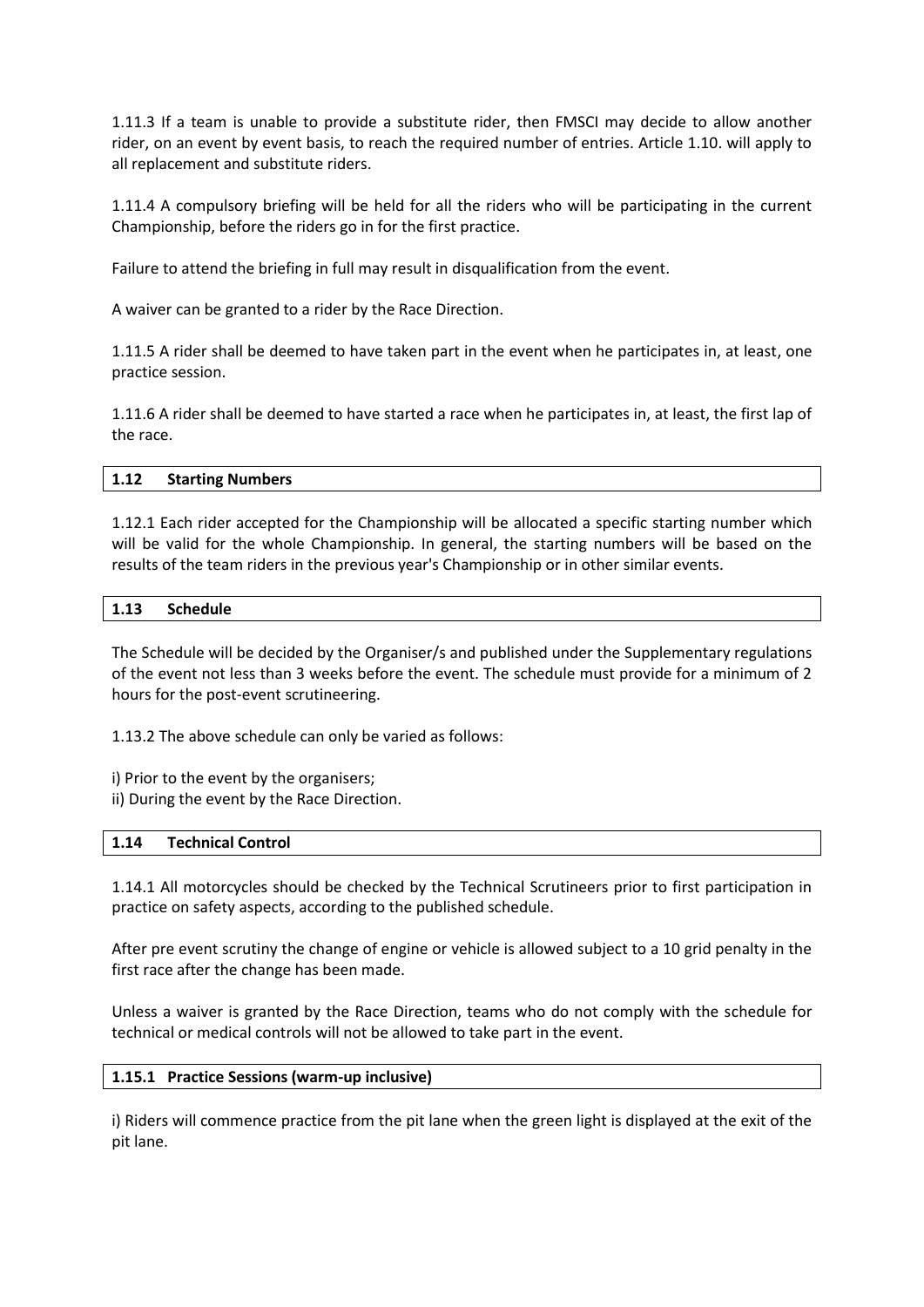ii) The duration of practice will commence from the illumination of the green light. A visible board or count-down will be shown in the pit lane to indicate the minutes of practice remaining.

iii) The end of practice will be indicated by the waving of a chequered flag at which time the pit exit will be closed. A rider's time will continue to be recorded until he passes the finish line after the allotted time has elapsed, at which time the red light on the finish line will be displayed. After the chequered flag, riders complete one additional lap prior to entering the pits.

iv) If practice is interrupted due to an incident or any other reason, then a red flag will be displayed at the start line and at all marshals posts. All riders must return slowly to the pit lane. When practice is restarted, the time remaining will be that shown on the monitors of the official timekeepers at the moment the red flags were displayed.

v) After practice has started, the condition of the racing surface of the circuit should not be altered except on instruction from the Race Director and the FMSCI Safety Officer in response to a localised change in conditions.

# **1.15.2 Motorcycles**

A rider may practice on the motorcycle that has been scrutineered in his/her name. A rider may change to another motorcycle only in the case of irreparable damage to the principal machine, and only with the permission of the Technical Director who will authorize the issue of a new scrutineering sticker to identify the new machine. The process of authorizing a new machine is not possible during a practice session or after the pit lane closes for the sighting lap of the race.

# **1.15.3 Lap time**

All laps of the riders may be timed.

# **1.15.4 Qualification for the Race**

To qualify for the race, a rider must achieve a time at least equal to 115 % of the time recorded by the fastest rider of his class.

Any rider who fails to achieve a qualifying time will be permitted to take part in the race provided that in any of the free practice sessions he/she has achieved a time at least equal to 115% of the fastest rider in same session.

# **1.16 Grid Positions**

**1.16.1** The pole position, allocated to the fastest rider, will be determined during the homologation of the circuit.

**1.16.2** Grid positions will be based on the fastest time recorded by the riders in qualifying. In the case where qualifying has been cancelled, the grid position will be based on the fastest time recorded by the riders in all free practices (if timed).

**1.16.3** In the event of a tie, riders' second and subsequent best times will be taken into account.

**1.16.4** The final grid will be published at the latest one hour before the start of the race.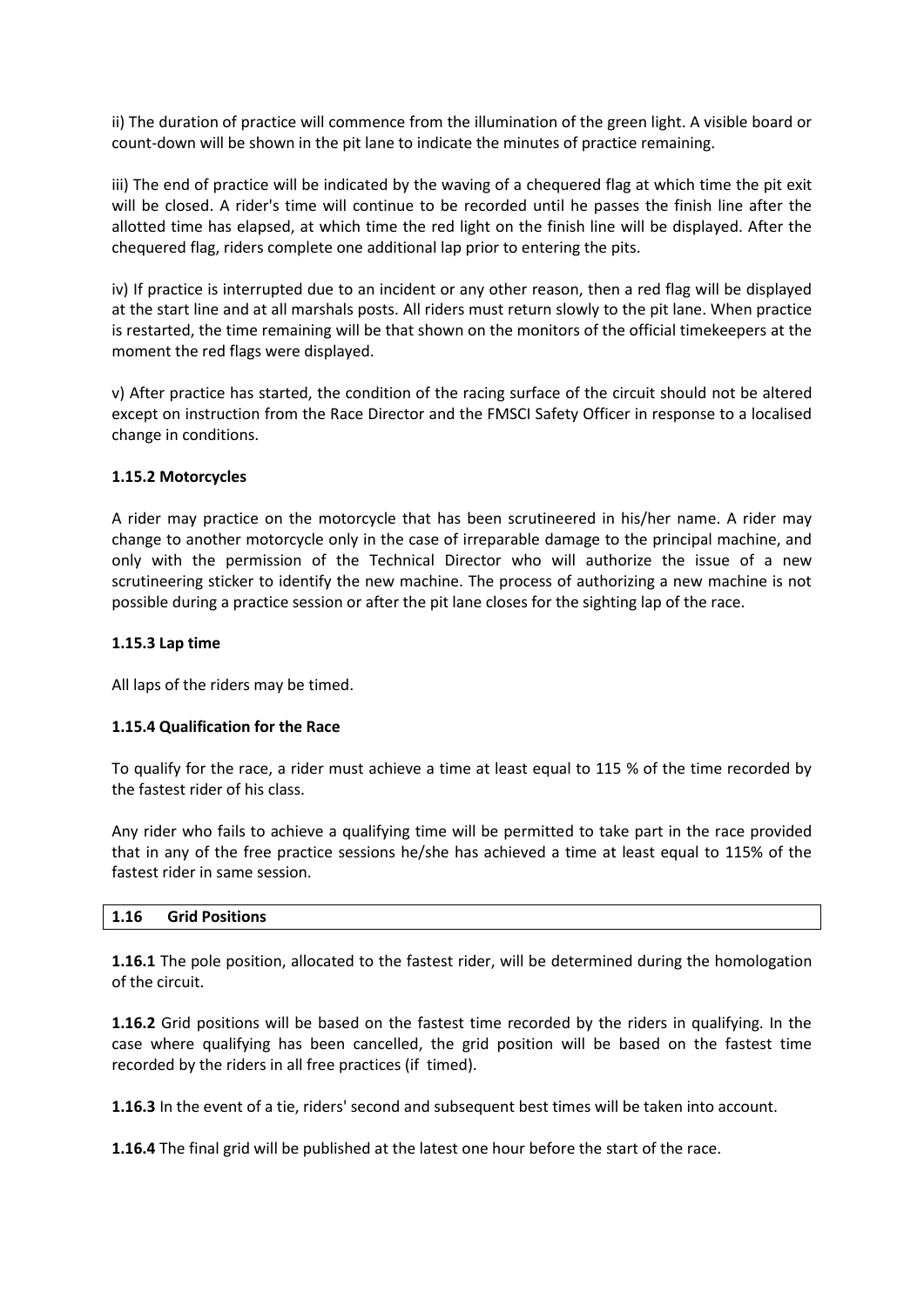#### **1.17 Races**

**1.17.1** The length of races must be according to the following parameters:

Minimum 15 kms Maximum 50 kms.

**1.17.2** The length of a race may only be varied by the Race Direction.

**1.17.3** A visible countdown board will be shown at the finish line to indicate the number of remaining laps in the race.

**1.17.4** If the Timekeeping rooms are fed by normal power (electricity) supply, they must also be permanently connected to an U.P.S. (Uninterruptible Power System) and to a generator**.**

#### **1.18 Start Procedure**

1) Only riders who have completed at least one sighting lap will be permitted to start the race from their position published on the final grid. Under no circumstances may they push onto the grid from the pit lane.

2) Approximately 10 Minutes (except in the case of a restarted race) before the Start of the Race – Pit lane exit opens for sighting laps.

Count-down boards of 5, 4, 3, 2 and 1 minutes are shown at the pit exit. Riders may complete more than one sighting lap by passing through the pit lane where they may make adjustments or refuel.

3) Approximately 5 Minutes (except in the case of a restarted race) before the Start of the Race – Pit lane exit closes.

4) Riders who do not go onto the grid may start the warm up lap from the pit lane under the instructions of a marshal positioned at the pit lane exit.

Riders starting the warm up lap from the pit lane must start the race from the back of the grid.

5) When riders reach the grid after the sighting lap(s) they must take up their positions and may be attended by up to 3 persons, one of whom may hold an umbrella. All attendants on the grid must wear a "Grid Pass".

Officials will display panels, at the side of the track, indicating the row of the grid, to assist riders in locating their grid position.

6) The Race Director will, at this stage, declare the race as "wet" or "dry" and will indicate this to the riders on the grid and those who may still be in the pit lane by the display of a board. If no board is displayed the race will automatically be "dry".

7) Riders on the grid may at this stage make adjustments to the machine or change tyres to suit the track conditions.

Tyre warmers may be used on the grid for all groups other than Stock.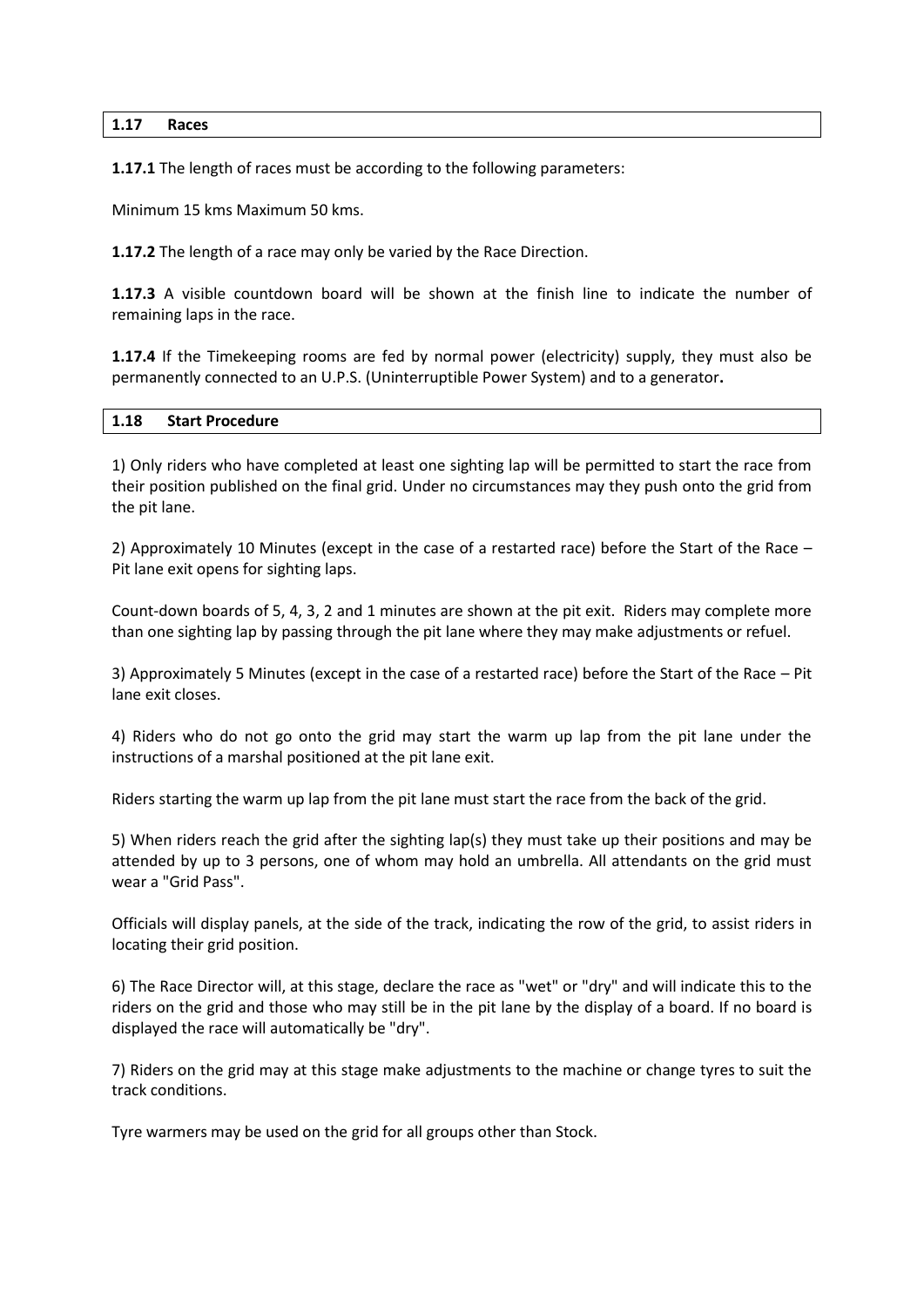All adjustments must be completed by the display of the 3 minutes board. After this board is displayed, riders who still wish to make adjustments must push their machine to the pit lane. Such riders and their machines must be clear of the grid and in the pit lane before the display of the 1 minute board, where they may continue to make adjustments or change machine. Such riders will start the warm up lap from the pit lane and will start the race from the back of the grid.

8) Refueling or changing fuel tank on the grid is forbidden.

9) 5 Minutes before the Start of the Warm Up Lap – Display of 5 Minute Board on the grid.

10) 3 Minutes before the Start of the Warm Up Lap – Display of 3 Minute Board on the grid. At this point, all persons other than one mechanic per rider, the person holding the umbrella for the rider, the television crew of the host broadcaster and essential officials must leave the grid.

No person (except essential officials) is allowed to go on the grid at this point.

11) 1 Minute before the Start of the Warm Up Lap – Display of 1 Minute Board on the grid. At this point, all team personnel except the mechanic will leave the grid. The mechanic will, as quickly as possible, assist the rider to start the machine and will then vacate the grid.

12) 30 Seconds before the Start of the Warm Up Lap – Display of 30 Second Board on the grid.

All riders must be in position on the grid with engines running. No further assistance from mechanic is permitted. Any rider who is unable to start his machine must remove it to the pit lane, under the control of the grid marshals, where he may make further attempts to start it or change machine. Such riders may start the warm up lap from the pit lane and will start the race from the back of the grid.

13) Green flag waved to start warm up lap.

In the interest of safety, should a rider stall his machine, he may be assisted to restart. If, after a reasonable period, the engine does not start, then the rider will be pushed into the pit lane where his mechanics may provide assistance or where the rider may change machine.

The riders will make one lap, at unrestricted speed, followed by a safety car.

As soon as the riders have passed the pit lane exit, the pit lane exit light will be turned green, and any rider waiting in the pit lane will be permitted to join the warm up lap. Thirty seconds later, the light will turn red and a marshal will display a red flag closing the pit lane exit.

On returning to the grid the riders must take up their positions with the front wheel of their motorcycle up to or behind the front line and between the side lines defining the grid position and keep their engines running. If two or more riders must start from the back of the grid, they will take up position in the order in which they qualified for the race.

An official will stand at the front of the grid holding a red flag. Any rider who arrives back at the grid after the arrival of the safety car will be directed into the pits and may start the race from there or he must stop beside the safety car and start the race from there, as directed by a marshal**.**

Any rider who encounters a problem with his machine on the warm up lap may return to the pit lane and make repairs or change machine.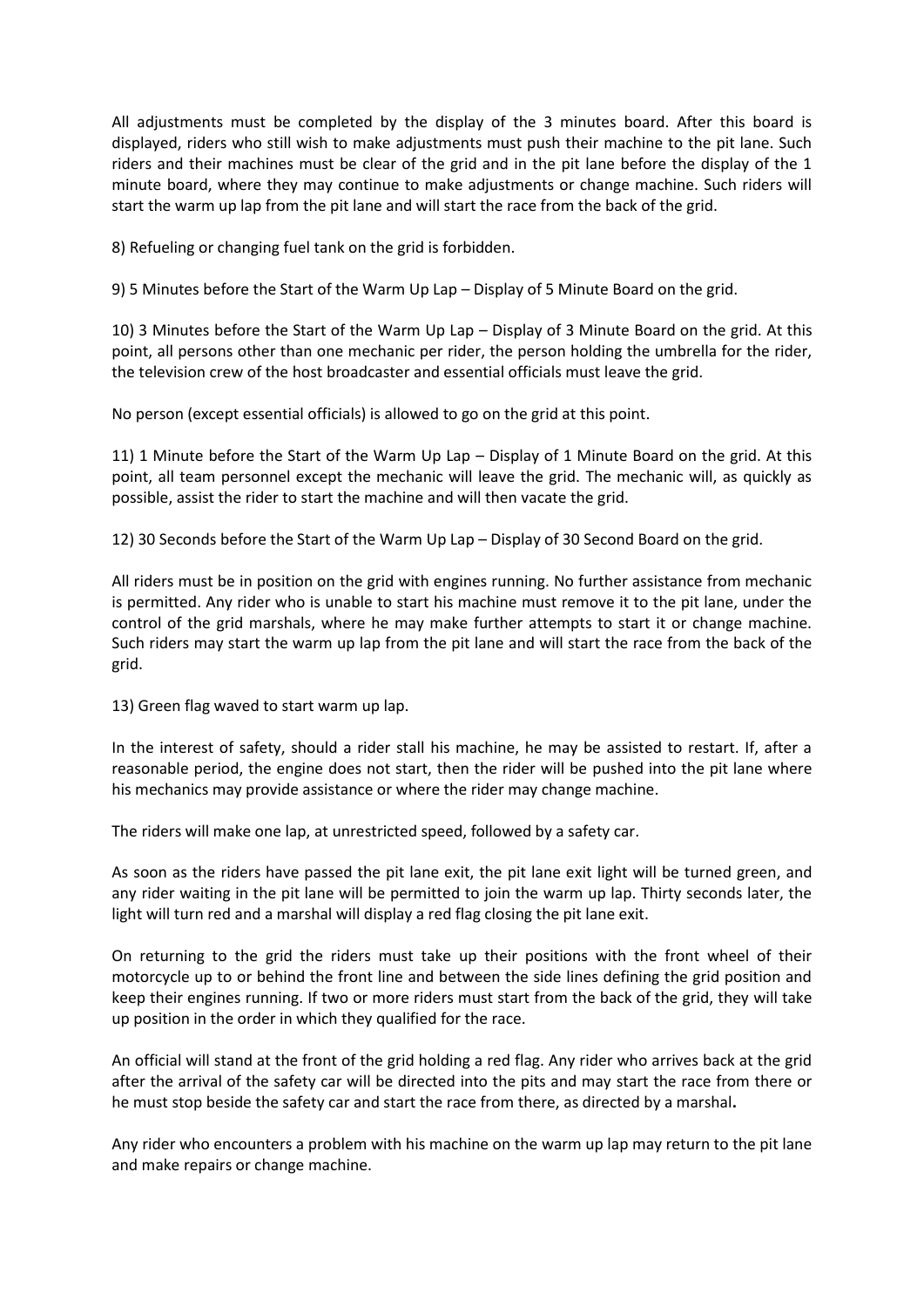Any rider who stalls his engine on the grid or who has other difficulties must remain on the motorcycle and raise an arm. It is not permitted to attempt to delay the start by any other means.

As each row of the grid is completed, the officials will lower the panels indicating that their row is complete. Panels will not be lowered when a rider in that row has indicated that he has stalled his motorcycle or has other difficulties. When all panels have been lowered and the safety car has completed its lap, an official at the rear of the grid will wave a green flag.

The Starter will then instruct the official at the front of the grid, displaying the red flag, to walk to the side of the track.

14) A red light will be displayed for between 2 and 5 seconds. The red light will go out to start the race

A safety car will follow behind the motorcycles for the whole of the first lap.

If the red lights' device is fed by normal power (electricity) supply, it must also be connected to a set of car batteries or to an U.P.S. (Uninterruptible Power System) to provide power to the starting lights' device if the electric line breaks down just at the moment of the start.

Any rider who anticipates the start will be given a time penalty as described under article 1.19.

Anticipation of the start is defined by the motorcycle moving forward when the red lights are on. The Race Direction will decide if a penalty will be imposed and must arrange for the team to be notified of such penalty before the end of the fourth lap.

15) If, after the start of the race, a rider stalls his machine, then he may be assisted by being pushed along the track until the engine starts.

If, after a reasonable period, the engine does not start, then the rider will be pushed into the pit lane, where his mechanics may provide assistance.

16) After the riders have passed the exit of the pit lane, the official situated at this exit will display a green light to start any riders still in the pit lane.

17) Unless the race is interrupted, after the leading rider has passed the finish line at the end of his first lap, no further changes of machines are permitted.

18) Should there be a problem that might prejudice safety, then the Starter will display a flashing yellow light and the board "Start Delayed" and a marshal will wave a yellow flag at each row of the starting grid from the signaling platform. The start procedure will be re-commenced at the 1 minute board stage, the riders will complete an additional warm up lap and the race distance will be reduced by one lap.

Any person who, due to his behaviour on the grid is responsible for a "start delayed", may be penalised with one of the following penalties: fine – disqualification – withdrawal of Championship points.

#### **1.19 Penalty for Anticipation of Start**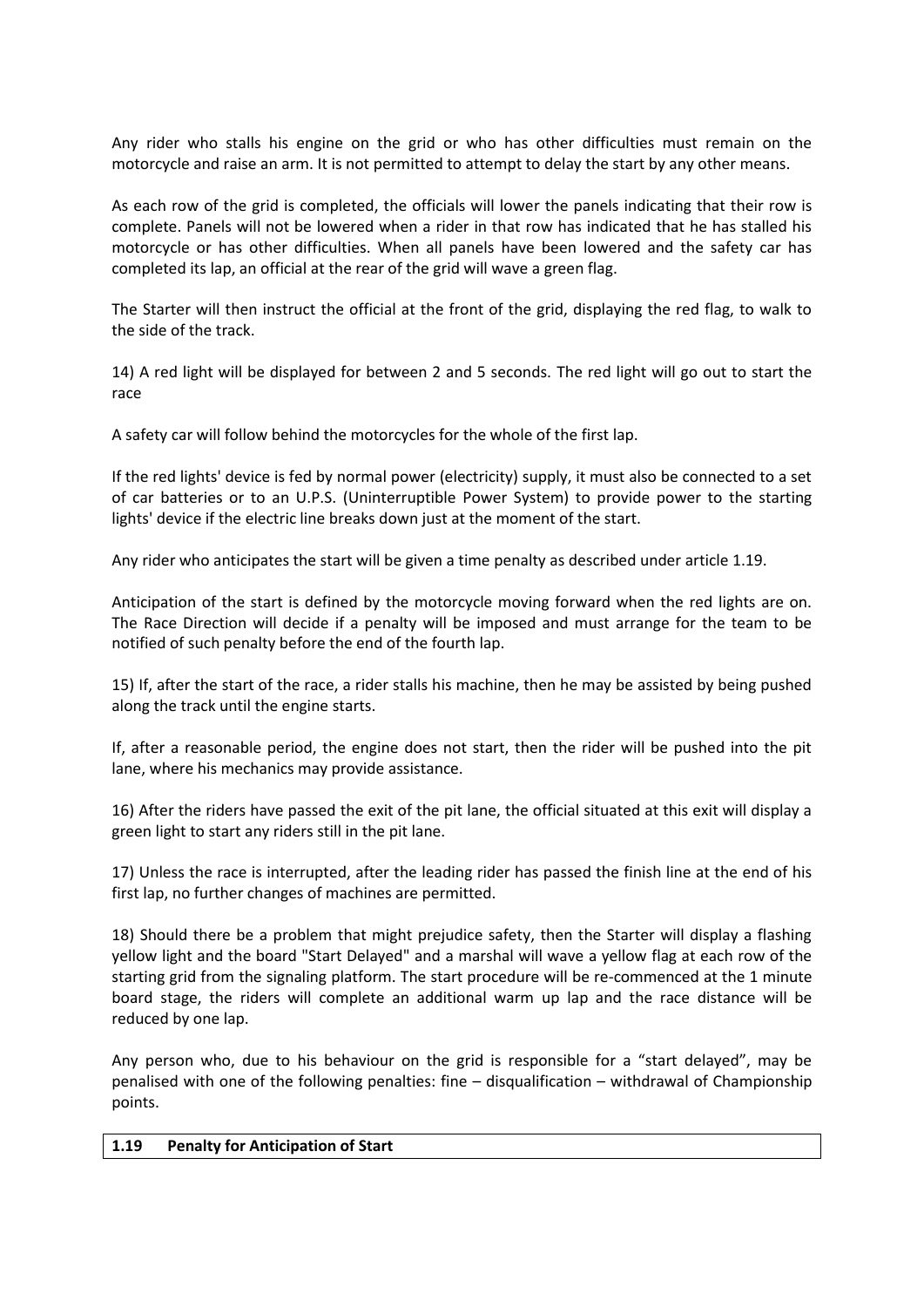If the race is for 20 K.M. or less the penalty will be 10 sec. If the race is more than 20 K.M the penalty will be 15 sec. This time penalty will be added to the riders total time by the time keeper.

# **1.20 "Wet" and "Dry" Races**

All races will be categorised as either wet or dry. A board may be displayed on the grid to indicate the status of the race. If no board is displayed, the race is automatically dry. The purpose of this classification is to indicate to riders the consequence of varying climatic conditions during a race.

# **1.20.1**

1.20.1.1 Dry Races – a race classified as dry will be interrupted by the Race Director, if he considers that climatic conditions affecting the surface of the track makes it likely that riders will wish to change tyres.

1.20.1.2 Wet Races – a race classified as wet, usually commenced in varying or wet conditions, will not be interrupted for climatic reasons and riders who wish to change tyres or make adjustments must enter the pits and do so during the actual race.

1.20.1.3 In all cases where the first race is interrupted for climatic reasons, then the restart will automatically be a "wet" race.

#### **1.21 Behavior During Practice and Race**

1) Riders must obey the flag signals, the light signals, and the boards which convey instructions. Any infringement to this rule will be penalised according to the provisions of article 1.22.

2) Riders must ride in a responsible manner which does not cause danger to other competitors or participants, either on the track or in the pit-lane. Any infringement of this rule will be penalised with one of the following penalties: time penalty  $-$  fine  $-$ disqualification  $-$  withdrawal of Championship points – suspension.

3) Riders should use only the track and the pit-lane. However, if a rider accidentally leaves the track then he may rejoin it at the place indicated by the marshals or at a place which does not provide an advantage to him.

Any infringement of this rule during the practices or warm up will be penalised by the cancellation of the lap time concerned and during the race, by a time penalty.

Further penalties (such as fine – disqualification – withdrawal of Championship points) may also be imposed

4) Any repairs or adjustments along the race track must be made by the rider working alone with absolutely no outside assistance. The marshals may assist the rider to the extent of helping him to lift the machine and holding it whilst any repairs or adjustments are made. The marshal may then assist him to re-start the machine.

5) If the rider intends to retire, then he must park his motorcycle in a safe area as indicated by the marshals.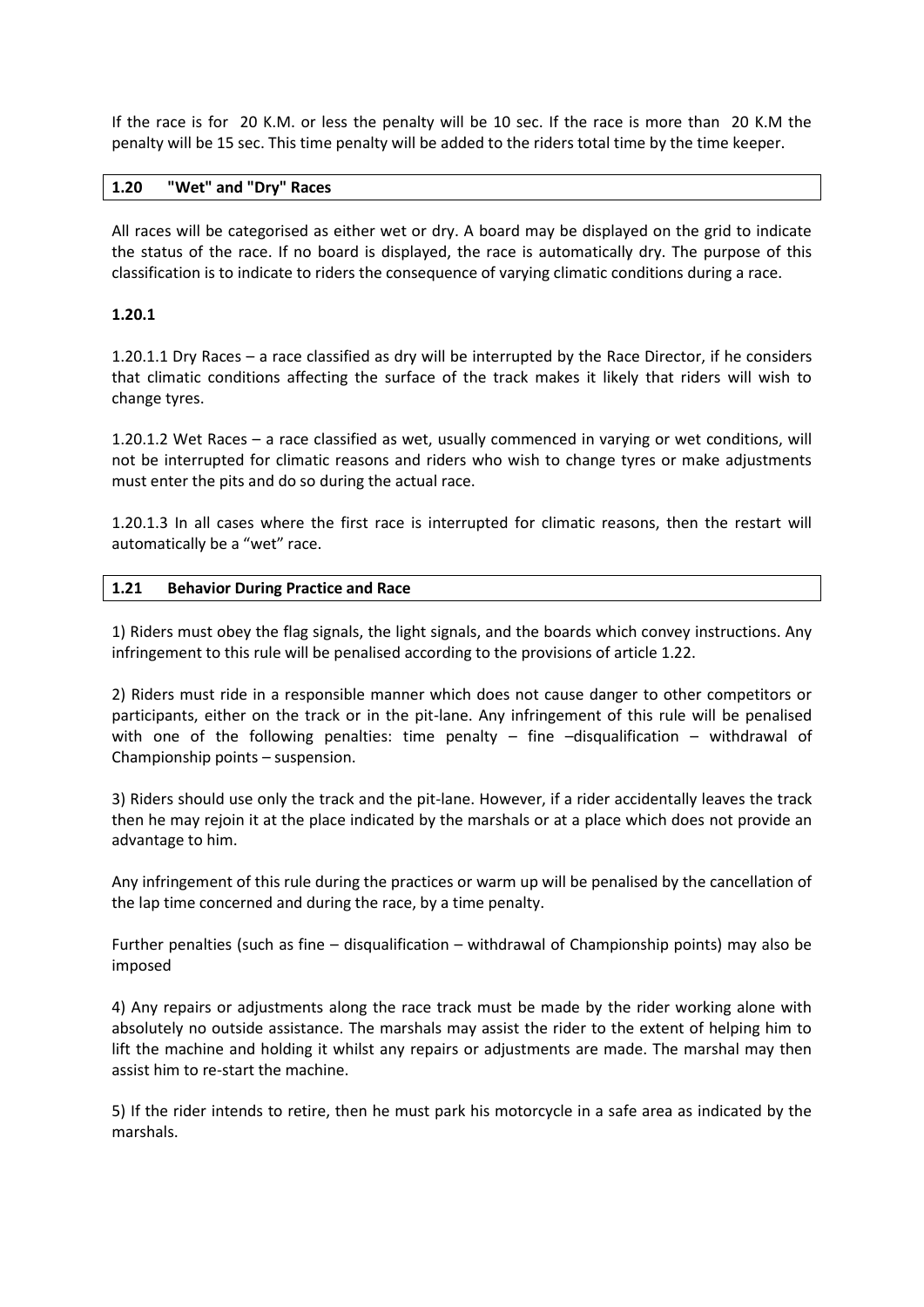6) If the rider encounters a problem with the machine which will result in his retirement from the practice or the race, then he should not attempt to tour at reduced speed to the pits but should pull off the track and park his machine in a safe place as indicated by the marshals.

Riders who are returning slowly to the pits for remedial work should ensure that they travel as far as possible off the racing line.

7) Riders may enter the pits during the race, but taking the motorcycle inside the pit box is not permitted. If a machine that has been active in the race enters the pit box, this machine is deemed to be retired and may not be used again in the race.

Refueling is strictly prohibited. Any infringement of this rule will be penalised with a disqualification.

8) Riders who stop their engines in the pits may be assisted to re-start their motorcycle by the mechanics.

9) Riders are not allowed to transport another person on their machine or to be transported by another rider on his machine (exception: Another rider or by another rider after the chequered flag or red flag).

10) Riders must not ride or push their motorcycles in the opposite direction of the circuit, either on the track or in the pit lane, unless doing so under the direction of an Official.

11) No signal of any kind may pass between a moving motorcycle and the rider's team, or anyone connected with the motorcycle's team, entrant or rider, except for the signals of the timekeeping transponder, lap trigger, GPS, legible messages on a pit board, or body movements by the rider or team. Onboard TV camera signals are allowed, but only when such signals are for the purposes of and managed by the Championship promoter.

12) Teams must give reasonable access and assistance to the company designated for the supply of the camera equipment to facilitate the mounting of the equipment.

13) A speed limit of 60 km/h will be enforced in the pit lane at all times during the event. Riders must respect the speed limit from where the sign 60 km/h is placed up to where the sign 60 Km/h crossed out is placed.

Any rider found to have exceeded the limit during the practice will be subject to a fine of Rs.500/– for the first offence, and Rs.1000/– for subsequent offences at the same event.

Any rider who exceeds the pit lane speed limit during a race will be penalised with 10 Sec. penalty.

The Race Direction must communicate the offence to the pit of the rider after having received the information from the Official in charge.

14) Stopping on the track during practices and races is forbidden.

15) During the practice sessions and warm ups, practice starts are not permitted.

16) If the winning rider wishes to parade a flag, he must ride to the side of the racing surface to collect the flag and then rejoin the circuit when it is safe to do so.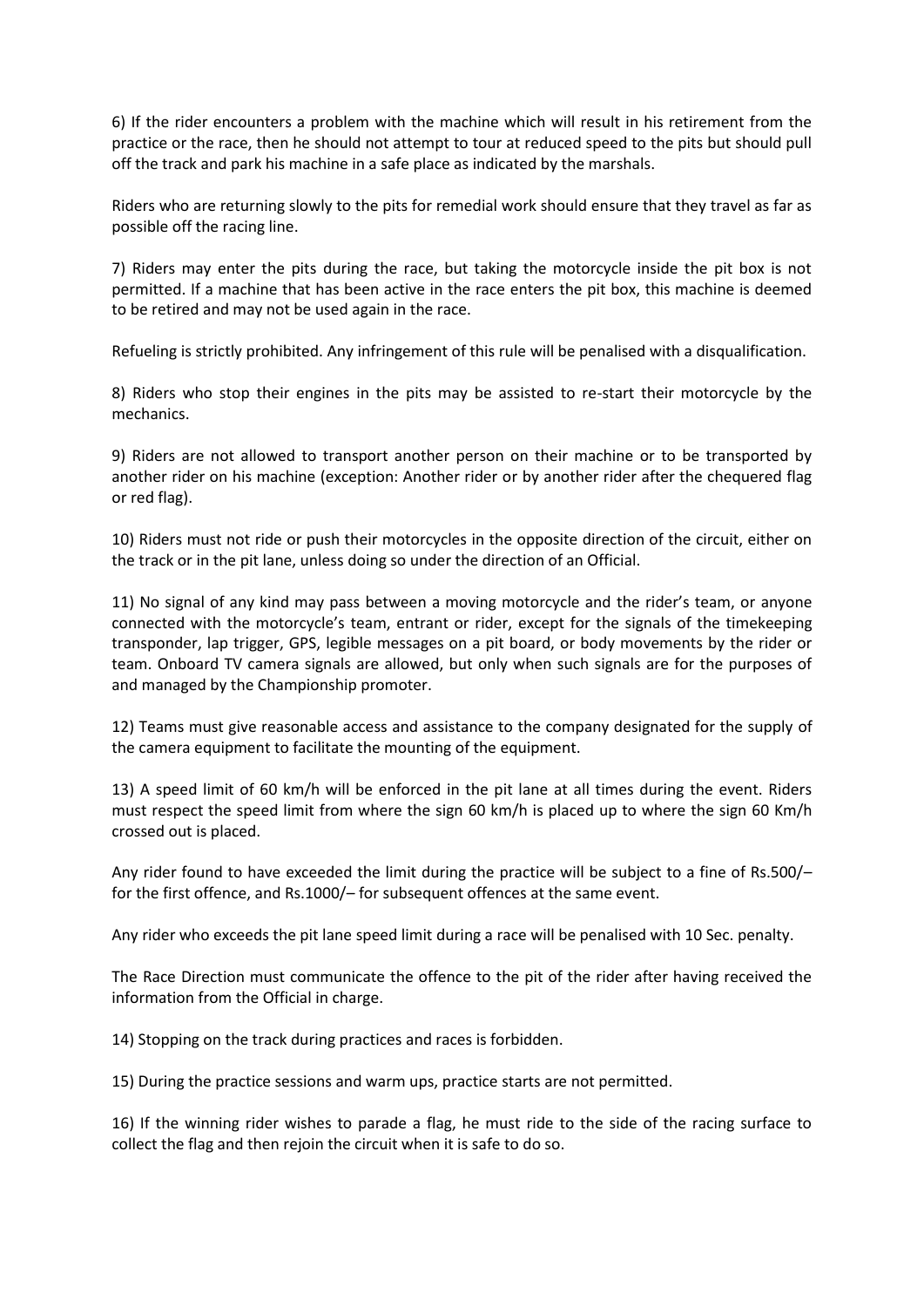17) It is not permitted to ride racing motorcycles within the circuit other than in the pit lane or on the track during practice sessions, warm ups and races.

18) After the chequered flag, riders riding on the track must wear a safety helmet until they stop on the pit lane / parc fermé.

## **1.22 Flags and Lights**

Marshals and other officials display flags or lights to provide information and/or convey instructions to the riders:

## **1.22.1 Flags and Lights Used to Provide Information:**

#### *•* **Green Flag**

## The track is clear

This flag must be waved at each flag marshal post for the first lap of each practice session and of the warm up, for the sighting lap(s) and for the warm up lap.

This flag must be waved at the flag marshal post immediately after the incident that necessitated the use of one or more yellow flags. This flag must be waved by the starter to signal the start of the warm up lap.

When the pit-lane exit is open, this flag must be waved at the pit-lane exit.

#### *•* **Yellow and Red Striped Flag**

The adhesion on this section of the track could be affected by any reason other than rain.

This flag must be waved at the flag marshal post.

#### *•* **White Flag with diagonal red cross**

Drops of rain on this section of the track.

This flag must be waved at the flag marshal post.

# *•* **White Flag with diagonal red cross + Yellow and Red Striped Flag**

Rain on this section of the track & track is slippery.

These flags must be shown together waved at the flag marshal post.

#### *•* **Blue Flag**

Shown waved at the flag marshal post, this flag indicates to a rider that he is about to be overtaken.

During the practice sessions, the rider concerned must keep his line and slow down gradually to allow the faster rider to pass him.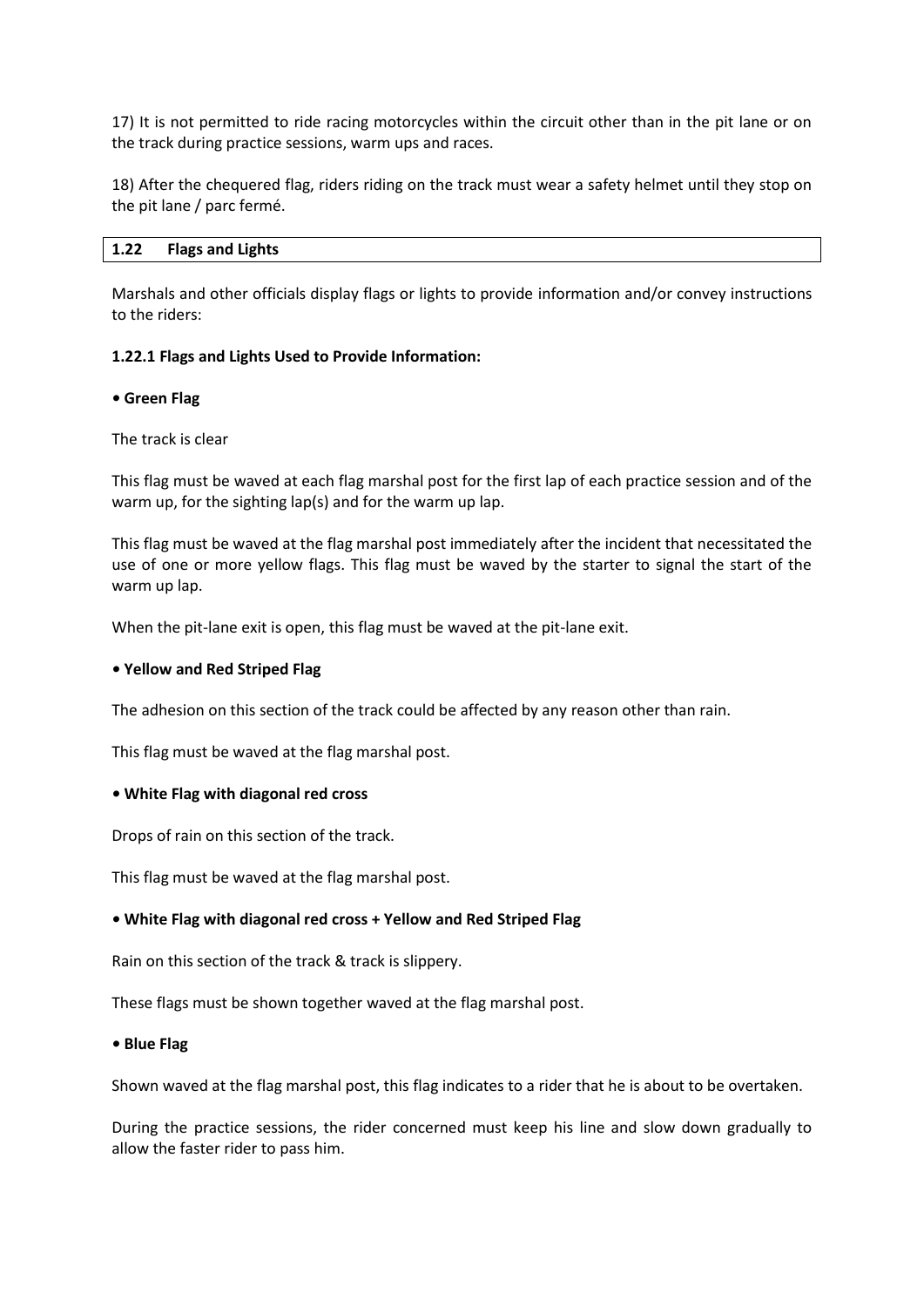During the race, the rider concerned is about to be lapped. He must allow the following rider(s) to pass him at the earliest opportunity.

Any Infringement of this rule will be penalised with one of the following penalties: fine – disqualification – withdrawal of Championship points.

At all times, this flag will be shown waved to a rider leaving the pit lane

if traffic is approaching on the track.

# *•* **Chequered Black / White Flag**

This flag will be waved at the finish line on track level to indicate the finish of race or practice session.

## *•* **Chequered Black / White Flag and Blue Flag**

The chequered black/white flag will be waved together with the blue flag presented waved at the finish line on track level when a rider(s) precedes closely the leader during the final lap before the finish line (see art. 1.24.1).

## *•* **Green Light**

This light must be switched on at the pit lane exit to signal the start of each practice session and of the warm up, the start of the sighting lap(s) and the start of the warm up lap.

#### *•* **Flashing Blue Lights**

Will be switched on at the pit lane exit at all time during practices and races.

# **1.22.2 Flags Which Convey Information and Instructions:**

#### *•* **Yellow Flag**

Shown waved at each row of the starting grid, this flag indicates that the start of the race is delayed.

Shown waved at the flag marshal post, this flag indicates that there is a danger ahead. The riders must slow down and be prepared to stop.

Overtaking is forbidden up until the point where the green flag is shown.

Any Infringement of this rule during a practice session will result in the cancellation of the time of the lap during which the infraction occurred. In case of infringement of this rule during the race, the rider must go back the number of positions decided by the Race Direction. The penalty will be first communicated to the team and then a board will be displayed for the rider on the finish line during a maximum of 5 laps. If the rider did not go back after the board has been presented 5 times, he will be penalized.

In both cases, further penalties (such as fine – suspension) may also be imposed.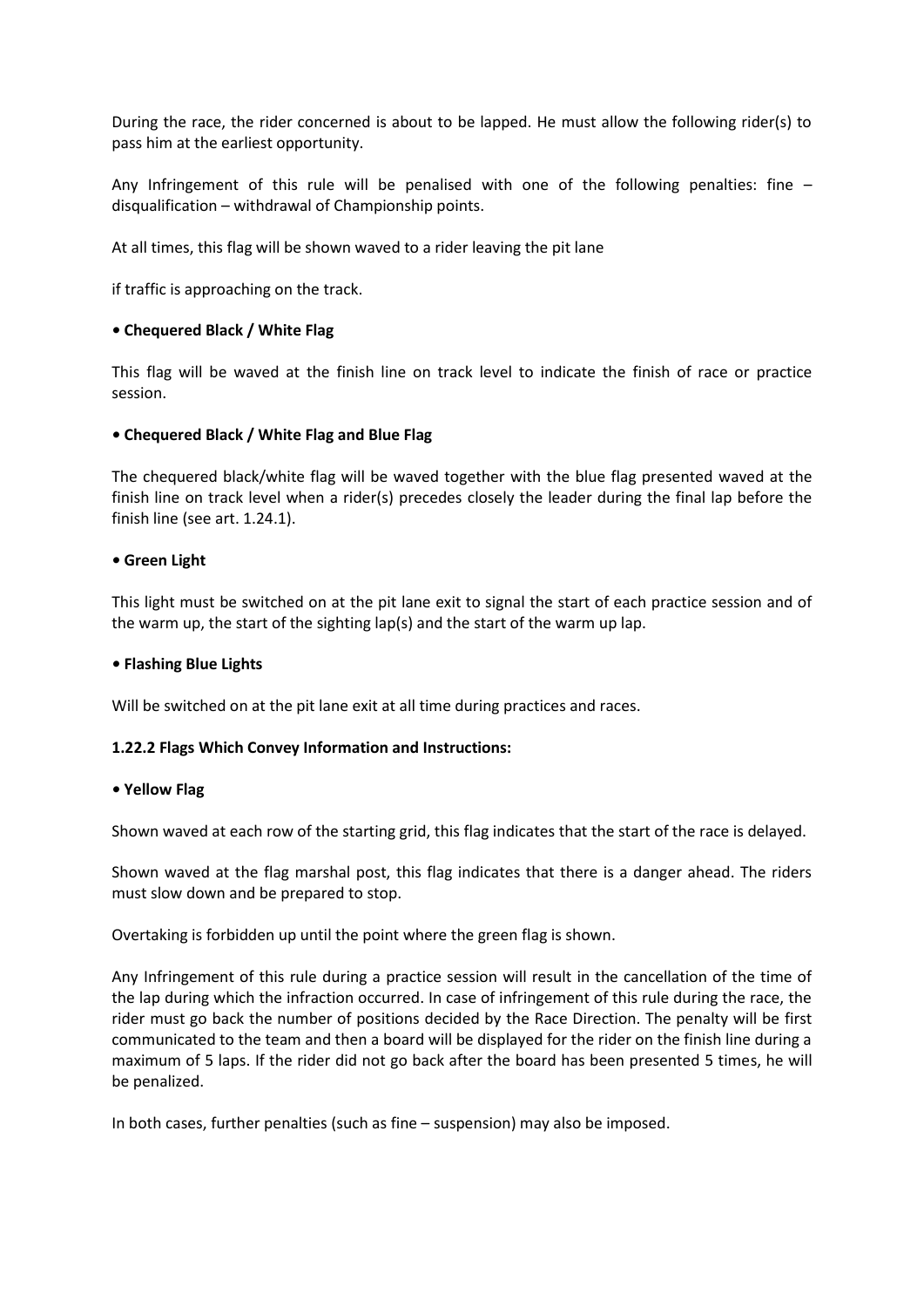If immediately after having overtaken, the rider realises that he did an infraction, he must raise his hand and let pass the rider(s) that he has overtaken. In this case, no penalty will be imposed.

During the final inspection lap, this flag must be waved at the exact place where the flag marshal will be positioned during the practices, the warm ups and races.

# *•* **Red Flag and Red Lights**

When the race or practice is being interrupted, the red flag will be waved at each flag marshal post and the red lights around the track will be switched on. Riders must return slowly to the pits.

When the pit-lane exit is closed, this flag will be shown waved at the pit-lane exit and the light will be switched on. Riders are not allowed to exit the pit lane.

Any infringement of this rule will be penalised with one of the following penalties: fine – disqualification – withdrawal of Championship points – suspension.

At the end of each practice session and warm–up, a red light will beswitched on at the finish line.

The red flag will be shown waved on the starting grid at the end of the sighting lap(s) and at the end of the warm up lap.

The red flag may also be used to close the track.

The red lights will be switched on at the start line for between 2 and 5 seconds to start each race.

#### *•* **Black Flag**

This flag is used to convey instructions to one rider only and is displayed waved at the starting marshal post together with the rider's number. The rider must stop at the pits at the end of the current lap and cannot restart.

This flag will be presented only after the rider's team has been notified.

Any infringement of this rule will be penalised with one of the following penalties: fine - withdrawal of Championship points - suspension.

# *•* **Black Flag with orange disk (**\_ **40 cm)**

This flag is used to convey instructions to one rider only and is displayed waved at the starting marshal post together with the rider's number. This flag informs the rider that his motorcycle has mechanical problems likely to endanger himself or others, and that he must immediately leave the track.

Any infringement of this rule will be penalised with one of the following penalties: fine – withdrawal of Championship points – suspension.

#### **White Flag**

Shown waved at marshal's post. This flag indicates there is a slow moving safety vehicle on track. It could be the safety car or even an ambulance.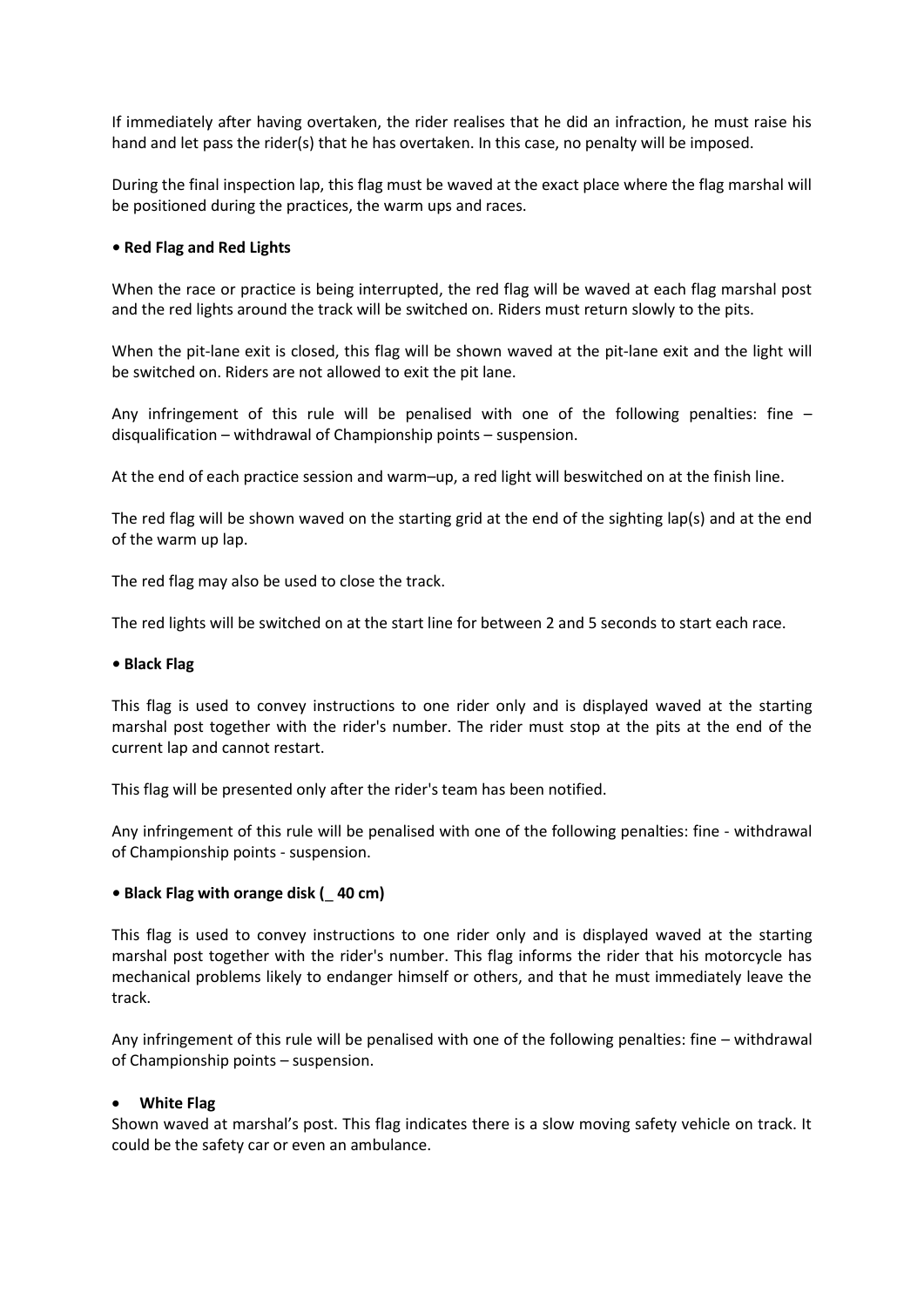The white flag can be shown around the entire track or in smaller parts/ section of the track where the slow moving vehicle is currently moving.

All riders will follow the same rules as applicable for a yellow flag. The only difference being that the riders can overtake the slow moving safety vehicle but will do so cautiously and without hindering the movement of the safety vehicle.

# **1.22.3 Flag Dimension**

The flag dimension should be 80cms in the vertical and 100cms in the horizontal.

The flag dimension will be checked the day preceding the day of the first practice session.

# **1.22.4 Flag Colour**

The Pantones for the colours are as follows:

Orange: Pantone 151C Black: Pantone Black C Blue: Pantone 286C or 298C Red: Pantone 186C Yellow: Pantone Yellow C Green: Pantone 348C

The flags' colours will be checked the day preceding the day of the first practice session.

# **1.22.5 Rider' s number board**

Black board (70 cm horizontal X 50 cm vertical) which enables the race number of a rider to be attached with a set of numbers in white, whose stroke width is minimum 4 cm and height minimum 30 cm. This board must be available at Starting marshal post.

# **1.22.6 Flags Marshals posts**

The location will be fixed during the circuit homologation.

# **1.22.7 Marshals Uniforms**

It is strongly recommended the marshals' uniforms to be in white or orange (Ref. Pantone: 151C) and the rain coat to be transparent.

#### **1.23 Medical cars ( Deleted)**

The medical cars, if they are to go on to the track, must be equipped with yellow flashing lights. The words "MEDICAL CAR" should be clearly indicated on the back and the sides of the car.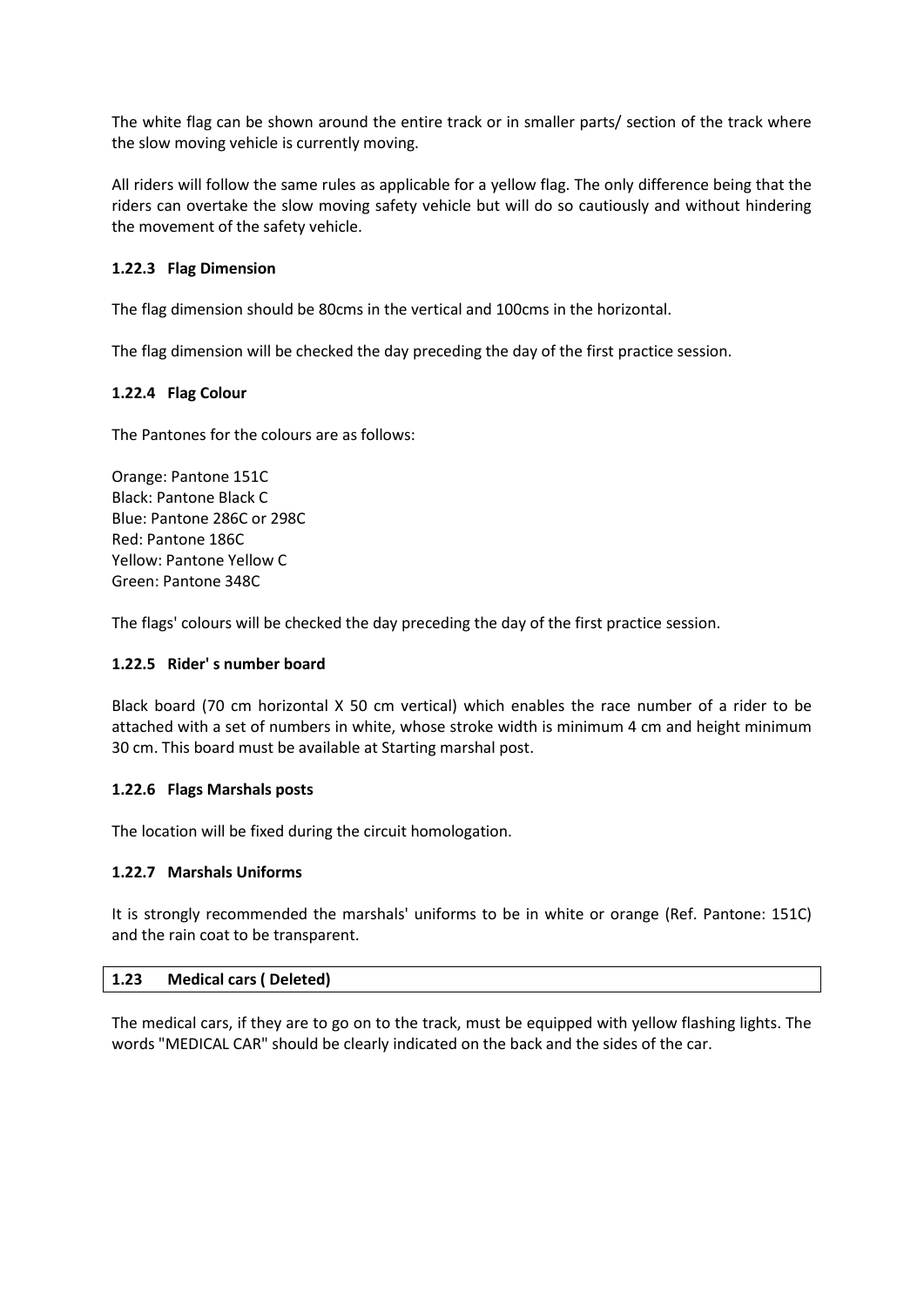# **1.24 Finish of a Race and Race Results**

1.24.1 When the leading rider has completed the designated number of laps for the race, he will be shown a chequered flag by an official standing at the finish line, at track level. The chequered flag will continue to be displayed to the subsequent riders.

When the chequered flag is shown to the leading rider, no other rider will be permitted to enter the track from the pit lane.

As soon as the chequered flag is shown to the leading rider, the red light will be switched on at the pit lane exit and a marshal showing a red flag will stand in the pit lane exit.

If a rider(s) closely precedes the leader during the final lap before the finish line, the official will show to the rider(s) and to the leader simultaneously the Chequered flag and the Blue flag. That means that the race is finished for the leader while the rider(s) closely preceding the leader has (have) to complete the final lap and take the Chequered flag.

1.24.2 In case of a photo-finish between two, or more, riders, the decision shall be taken in favour of the competitor whose front wheel leading edge crosses the plane of the finish line first. In case of ties, the riders concerned will be ranked in the order of the best lap time made during the race.

1.24.3 The results will be based on the order in which the riders cross the line and the number of laps completed.

1.24.4 To be counted as a finisher in the race and be included in the results a rider must:

a – Complete 75 % of the race distance.

b – Cross the finish line on the race track (not in the pit lane) within 3 minutes of the race winner. The rider must be in contact with his machine.

1.24.5 The riders placed in the first three positions in the race will be escorted by officials, as quickly as possible, to the podium for the awards ceremony. Participation in the podium ceremony by the first three riders is compulsory.

1.24.6 A new lap record for a circuit can only be established by a rider during a race.

1.24.7 Both for practice and for race, the lap time is the subtraction of the time between two consecutive crossings of the finish line painted on the track.

# **1.25 Interruption of a race**

1.25.1 If the Race Director decides to interrupt a race, then red flags will be displayed at the finish line and at all marshals' posts and he will switch on the red lights around the circuit. Riders must immediately slow down and return to the pit lane.

The results will be the results taken at the last point where the leader and all other riders on the same lap as the leader had completed a full lap without the red flag being displayed.

Exception: if the race is interrupted after the chequered flag, the following procedure will apply: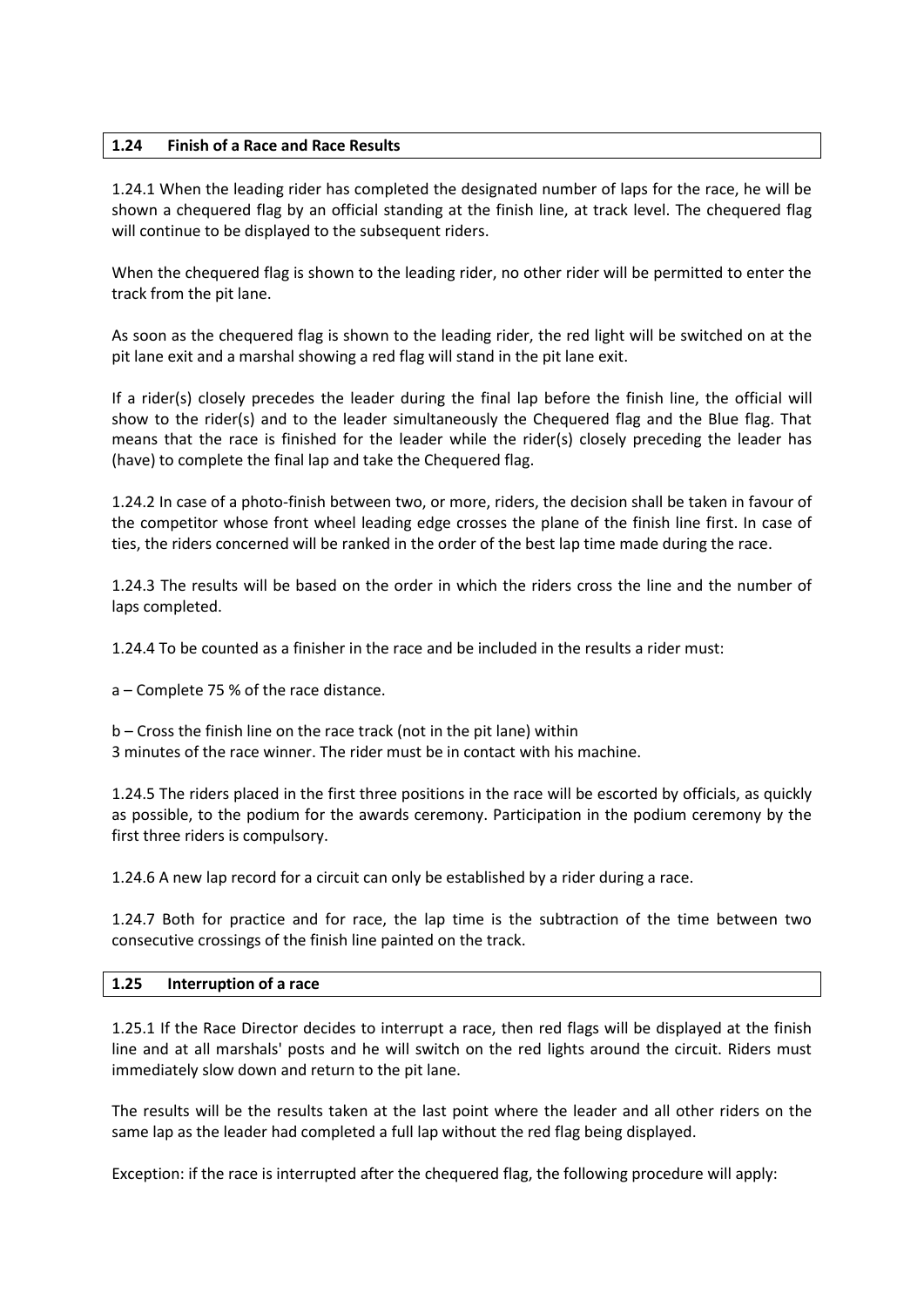1) For all the riders to whom the chequered flag was shown before the interruption, a partial classification will be established at the end of the last lap of the race.

2) For all the riders to whom the chequered flag was not shown before the interruption, a partial classification will be established at the end of the penultimate lap of the race.

3) The complete classification will be established by combining both partial classifications as per the lap/time procedure.

At the time the red flag is displayed, riders who are not actively competing in the race will not be classified.

Within 3 minutes after the red flag has been displayed, riders who have not entered the pit lane, riding on their motorcycle, will not be classified.

1.25.2 If the results calculated show that less than two laps have been completed by the leader of the race and by all other riders on the same lap as the leader, then the race will be null and void and a completely new race will be run.

If it is found impossible to re-start the race, then it will be declared cancelled and the race will not count for the Championship.

1.25.3 If two laps or more have been completed by the leader of the race and all other riders on the same lap as the leader, but less than two thirds of the original race distance, rounded down to the nearest whole number of laps, then the race will be restarted according to Art. 1.26.

If it is found impossible to restart the race, then the results will count and half points will be awarded in the Championship.

1.25.4 If the results calculated show that two-thirds of the original race distance rounded down to the nearest whole number of laps have been completed by the leader of the race and by all other riders on the same lap as the leader, then the race will be deemed to have been completed and full Championship points will be awarded.

# **1.26 Re-Starting a race that has been interrupted**

1.26.1 If a race has to be re-started, then it will be done as quickly as possible, consistent with track conditions allowing. As soon as the riders have returned to the pits the Clerk of the Course will announce a time for the new start procedure to begin which, conditions permitting, should not be later than 10 minutes after the initial display of the red flag.

1.26.2 The results of the first race must be available to teams before the second part of a race can be started.

1.26.3 The start procedure will be identical to a normal start with sighting laps, warm-up lap, etc.

1.26.4 Conditions for the re-started race will be as follows:

i) In the case of situation described in 1.25.2 (less than 2 laps completed) above: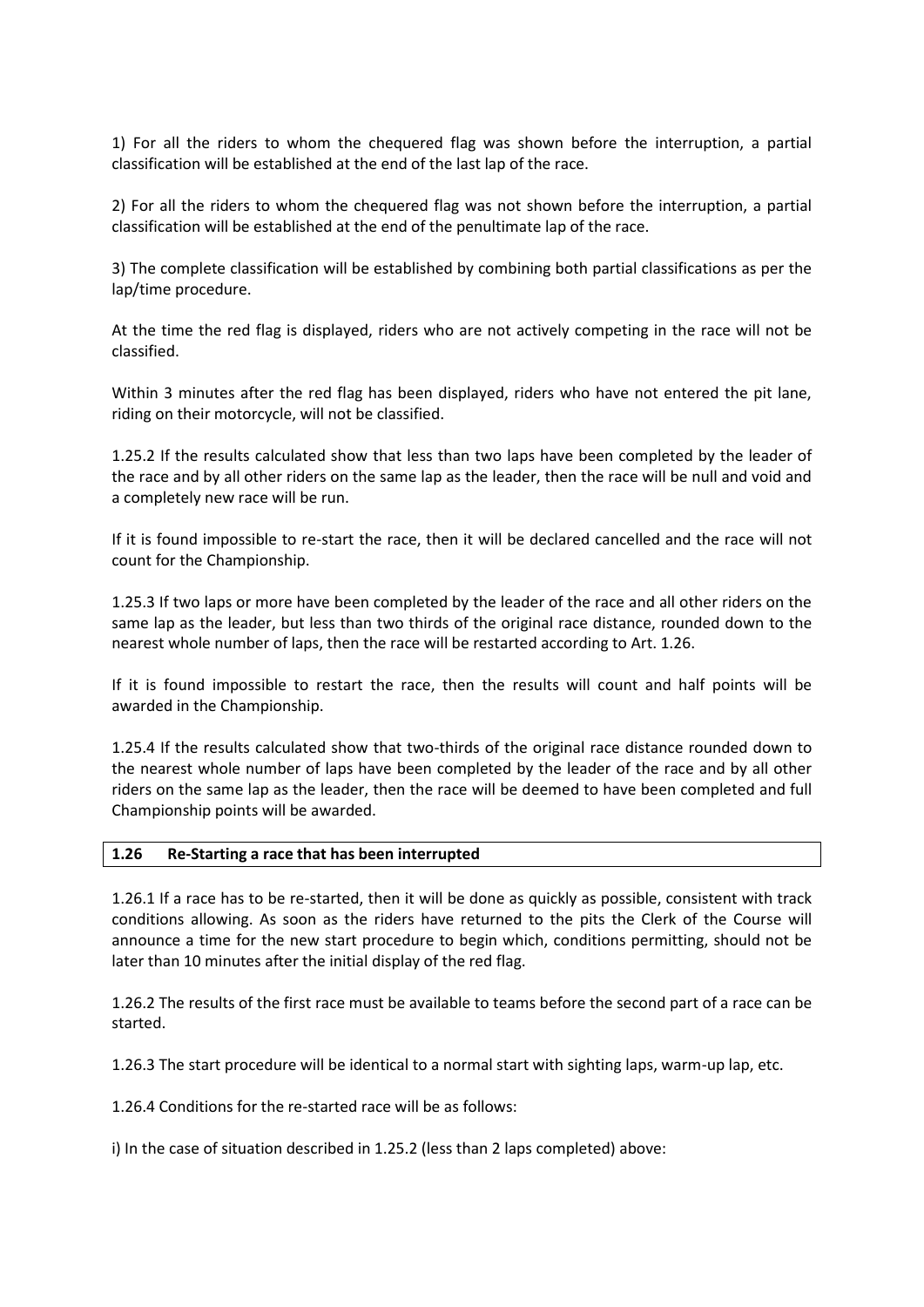a. All riders may re-start.

b. Motorcycles may be repaired. Refueling is permitted.

c. The number of laps will be two-thirds of the original race distance rounded down to the nearest whole number of laps.

d. The grid positions will be as for the original race.

ii) In the case of situation described in 1.25.3 (2 laps or more and less than two-thirds completed) above:

a. Only riders who are classified as finishers in the first race may re-start.

b. Motorcycles may be repaired. Refueling is permitted.

c. –the number of laps of the second race will be the number of laps required to complete two thirds of the original race distance rounded down to the nearest whole number of laps with a minimum of 3 laps.

d. The grid position will be based on the finishing order of the first race.

e. The bike placed first will be the one having covered the **scheduled distance in the shortest time**. All bikes will be classified taking into account the number of completed laps they have covered, and for those which have completed the same number of laps, the order in which they crossed the Line, except in case where the race is run in two parts as per regulations, where the **least aggregate times of the two parts** will decide the Classification.

1.26.5 The start procedure will be the same for all classes and will follow the Quick Restart Procedure unless otherwise informed by the Race Direction.

#### Quick Restart Procedure

When a race is stopped, riders must return to the pit lane, unless otherwise instructed by offi cials. If there is to be a restart, the following procedure will apply as follow:

• Upon arrival in the pit lane, repairs and adjustments may be made to the motorcycle. Refuelling is not permitted. Any bike that enter into the pit box will be considered retired and won't be allowed to restart.

• When all riders have entered the pit lane the Race Director will announce the time remaining to the re-opening of the pit lane, which will be a minimum of 3 minutes. The time remaining to the opening of the pit exit will be displayed on timing screens and countdown boards.

• When the time period has elapsed, the pit lane exit will be opened for SIXTY SECONDS only. Riders will make one lap at unrestricted speed to the starting grid, followed by a Safety Car. Any rider delaying the progress of the sighting lap will be overtaken by the Safety Car. Any rider arriving behind the Safety Car must go into the pit lane. Such riders will have to start the warm up lap from the pit lane and will start the race from the back of the grid.

• Any riders remaining in the pit lane after it has been closed will have to start the warm up lap from the pit exit and start the race from the back of the grid.

• ONE mechanic only, per rider, may go onto the grid (without tools) to primarily indicate to his rider his position on the grid. In the case that the restarted race involves new grid positions, the mechanic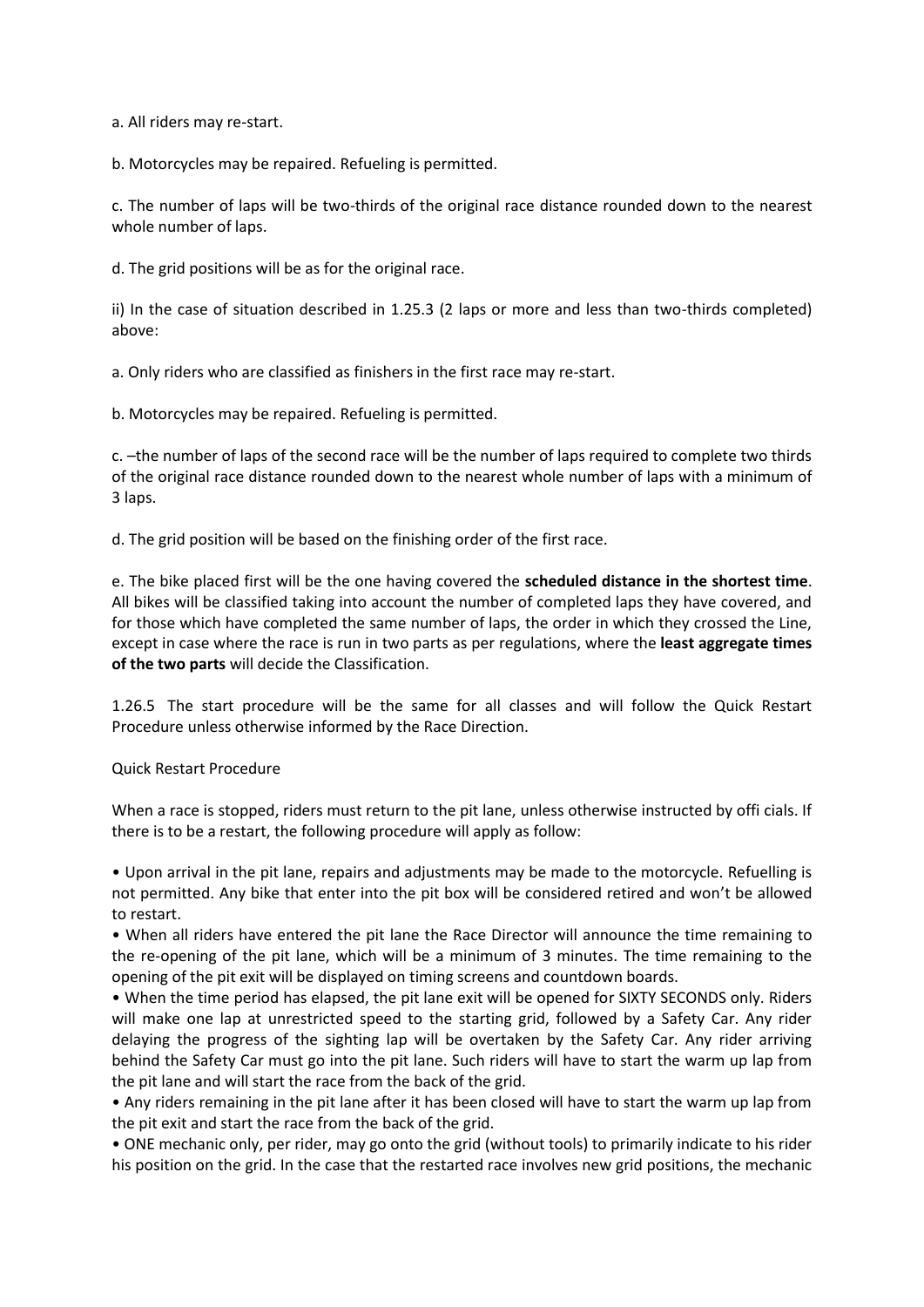should avail himself of his rider's new grid position from the classification displayed on the timing screen or from officials who will be positioned at the entry point to the grid with the revised starting grid information.

• Riders will arrive back on the starting grid and stop in their grid position, with engines running, no adjustments may be made. Any rider requiring repairs or adjustments on the sighting lap from the pit exit must enter the pit lane.

• As soon as the Safety Car arrives on the back of the grid, a 30-seconds board will be displayed at the front of the grid. At this point the mechanics must immediately leave the grid by the quickest route. The 30 seconds may be reduced at the discretion of the Race Direction when the grid is cleared and it is considered safe.

• After 30 seconds have elapsed and/or the grid is clear, a green fl ag will be shown to start the warm up lap, if applicable.

• The riders will make one warm up lap at unrestricted speed, followed by a Safety Car, if applicable When the last rider has passed the pit exit it will be opened for a period of 30 seconds to release any rider waiting. After 30 seconds, the pit lane exit will remain closed until after the start of the race. Any rider not able to leave the pit exit whilst it is open will start the race from the pit exit. Any rider delaying the progress of the warm up lap will be overtaken by the Safety Car.

• Upon arrival back at the starting grid the normal start procedure will be followed, with the start signal given in the normal manner.

• Riders who started the warm up lap, if applicable, from the pit lane must start the race from the back of the grid as directed by officials. In case of two or more riders, they will take up the last grid positions in order of their grid positions. Any rider arriving after the Safety Car will also start from the back of the grid, behind any riders who started the warm up lap from pit lane, and in the order they arrive.

• After the start signal has been given and the last rider has passed the pit exit, the pit exit will be opened, as per Article 1.19.16. Any riders still in the pit lane may then start the race..

#### **1.27 Check Area**

At the end of the race, or the final part of a race that has been interrupted, the first three motorcycles plus any other motorcycles specified by the Technical Director, must be removed to a check area pending inspection by the Technical Scrutineers or potential protests.

Machines will normally be released from the check area 30 minutes after the finish of the race.

#### **1.28 Championship Points and Classification**

1.28.1 Riders will compete for the FMSCI Road Racing Individual Championship.

Teams will compete for Team Championship.

Manufacturers will compete for Manufacturer Championship.

1.28.2 For riders, the points will be those gained in each race.

1.28.3 For Teams, only the 2 highest placed motorcycles of that team will gain points, according to the position in the race.

In the case of a one rider Team, only the points scored by that rider will count towards the Team Championship.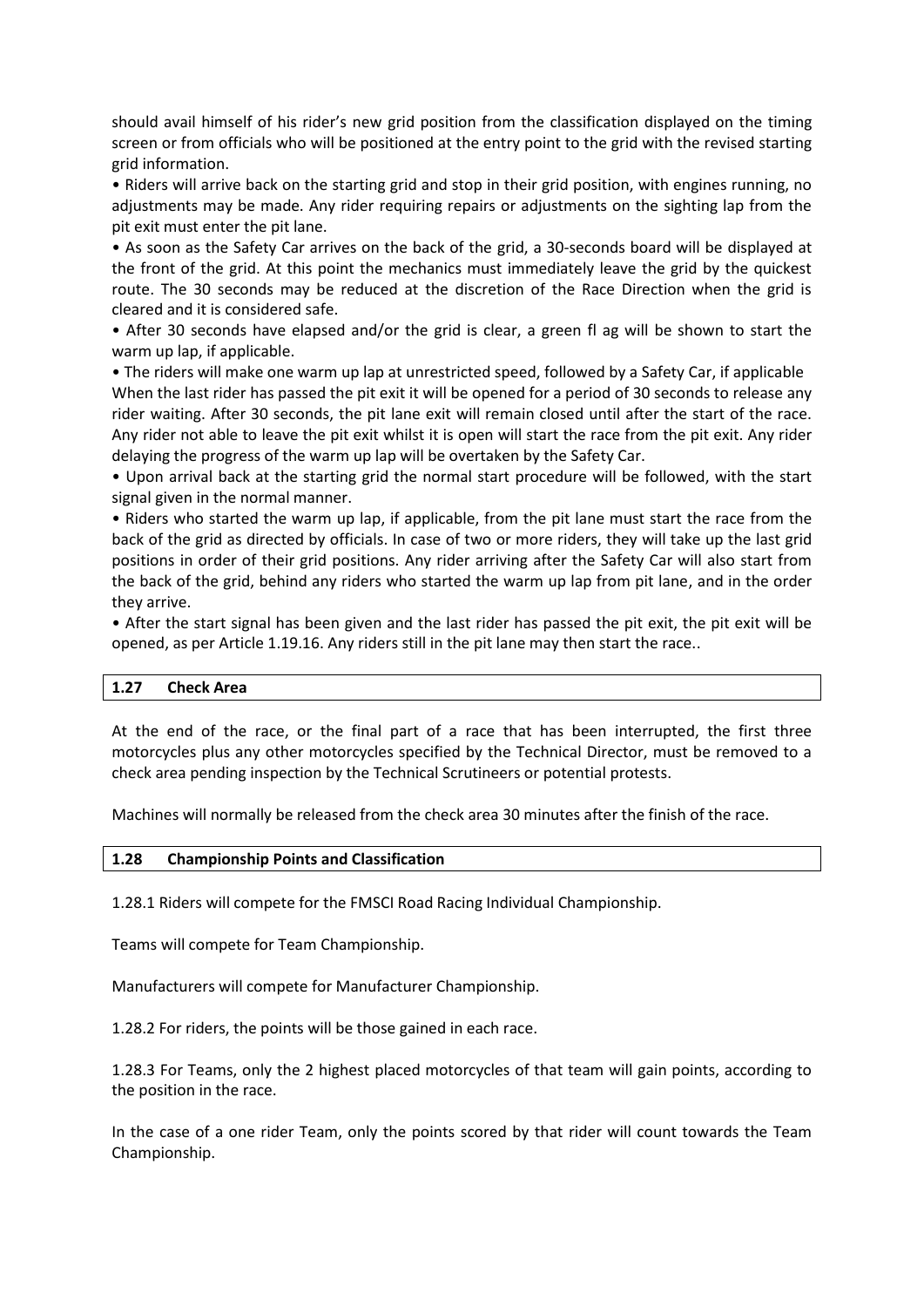1.28.4 For Manufacturers, Only the 2 highest placed motorcycle of that manufacturer will gain points, according to the position in the race irrespective of team or individual.

1.28.5 If a rider changes his/ her team or changes the make of vehicle used after the season has started then he or she will carry only their individual points and not the team or manufacturer points.

1.28.6 For each race, Championship points will be awarded on the following scale:

| 1st             | 25 points |
|-----------------|-----------|
| 2nd             | 18 points |
| 3rd             | 15 points |
| 4th             | 12 points |
| 5th             | 10 points |
| 6th             | 8 points  |
| 7th             | 6 points  |
| 8th             | 4 points  |
| q <sup>th</sup> | 2 points  |
| $10^{\sf th}$   | 1 point   |
|                 |           |

1.28.7 All races will count for the Championship classification.

1.28.8 In the event of a tie in the number of points, the final positions will be decided on the basis of the number of best results in the races (number of first places, number of second places etc.). In the event that there is still a tie then, the date in the Championship at which the highest place was achieved will be taken into account with precedence going to the latest result.

1.28.9 The Champions in each category are obliged to attend the official FMSCI ceremony.

#### **1.29 Instructions and Communications to Competitors**

1.29.1 Instructions may be given by the Race Director and/or Clerk of the Course to Teams and/or Riders by means of special circulars in accordance with the Regulations.

Circulars will be posted on the official notice board and given to the specific team or rider.

1.29.2 All classifications and results of practice and the race, as well as all decisions issued by the officials, will be posted on the official notice board.

1.29.3 Any communication from the Race Direction, the Permanent Officials or the Clerk of the Course to a team or rider must be communicated in writing. Similarly, any communication from a team or rider to the Race Direction, the Permanent Officials or the Clerk of the Course must also be made in writing.

#### **1.30 Team personnel in the pit lane**

For safety reasons, the following rules must be strictly respected.

1.30.1 Team personnel will not be permitted in the pit lane during practices, warm-up and race of another class unless they are making adjustments to their motorcycle.